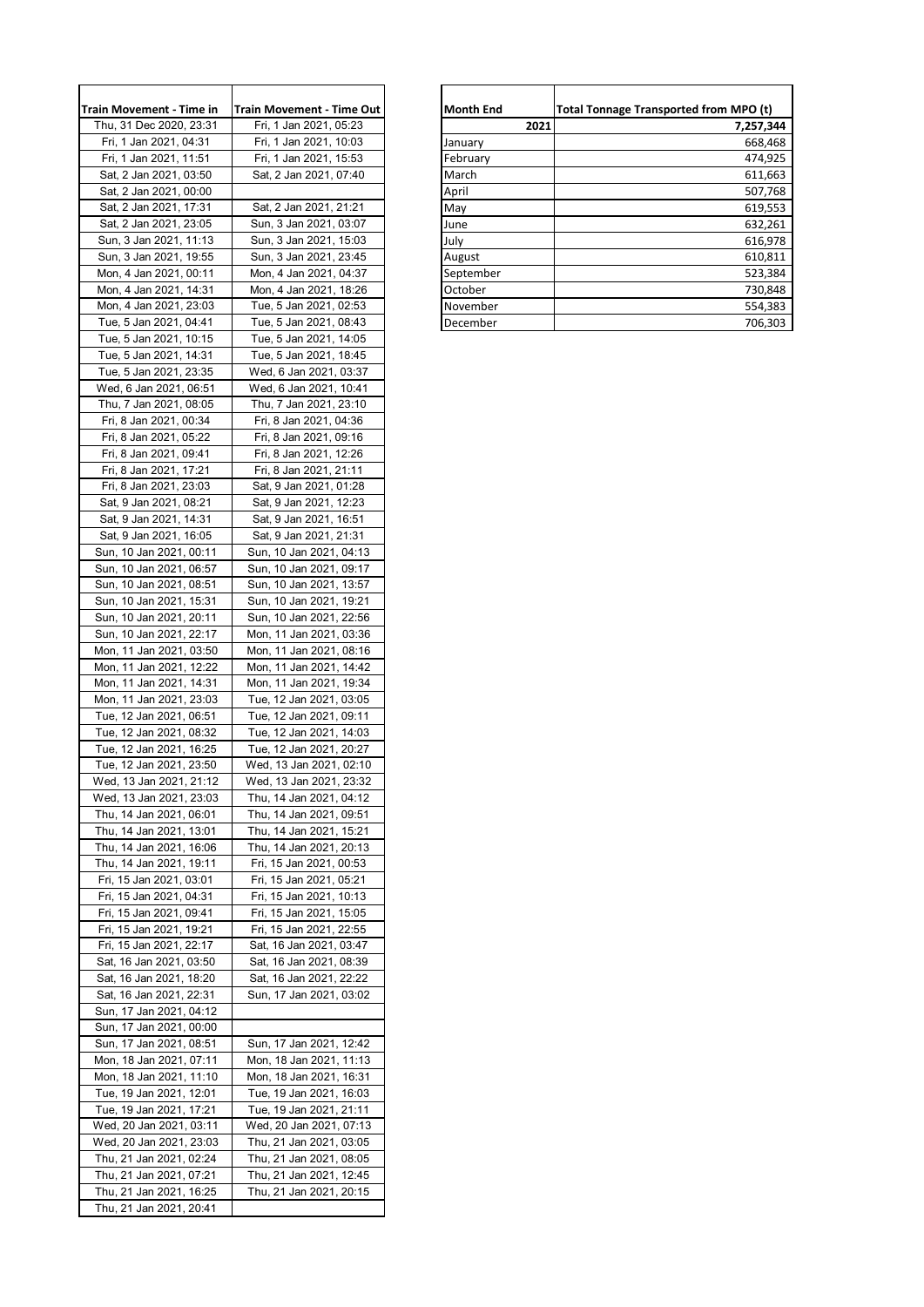| Fri, 22 Jan 2021, 07:37                            |                                                    |
|----------------------------------------------------|----------------------------------------------------|
| Fri, 22 Jan 2021, 16:05                            | Fri, 22 Jan 2021, 19:55                            |
| Fri, 22 Jan 2021, 23:35                            | Sat, 23 Jan 2021, 03:25                            |
| Sat, 23 Jan 2021, 03:21                            | Sat, 23 Jan 2021, 08:05                            |
|                                                    |                                                    |
| Sat, 23 Jan 2021, 12:31                            | Sat, 23 Jan 2021, 16:21                            |
| Sat, 23 Jan 2021, 16:15                            | Sat, 23 Jan 2021, 21:13                            |
| Sun, 24 Jan 2021, 00:31                            | Sun, 24 Jan 2021, 04:21                            |
| Sun, 24 Jan 2021, 11:07                            | Sun, 24 Jan 2021, 15:22                            |
| Sun, 24 Jan 2021, 17:31                            | Sun, 24 Jan 2021, 21:33                            |
| Sun, 24 Jan 2021, 23:41                            | Mon, 25 Jan 2021, 03:31                            |
| Mon, 25 Jan 2021, 04:51                            | Mon, 25 Jan 2021, 08:41                            |
| Mon, 25 Jan 2021, 12:23                            | Mon, 25 Jan 2021, 16:13                            |
| Mon, 25 Jan 2021, 23:45                            | Tue, 26 Jan 2021, 02:11                            |
|                                                    |                                                    |
| Tue, 26 Jan 2021, 09:30                            | Tue, 26 Jan 2021, 14:11                            |
| Tue, 26 Jan 2021, 23:31                            | Wed, 27 Jan 2021, 06:11                            |
| Wed, 27 Jan 2021, 06:11                            | Wed, 27 Jan 2021, 11:03                            |
| Wed, 27 Jan 2021, 10:25                            | Wed, 27 Jan 2021, 15:43                            |
| Wed, 27 Jan 2021, 18:16                            | Wed, 27 Jan 2021, 20:36                            |
| Fri, 29 Jan 2021, 07:51                            | Fri, 29 Jan 2021, 11:41                            |
| Thu, 28 Jan 2021, 08:34                            | Thu, 28 Jan 2021, 23:10                            |
| Fri, 29 Jan 2021, 14:31                            | Fri, 29 Jan 2021, 16:51                            |
| Sat, 30 Jan 2021, 07:11                            | Sat, 30 Jan 2021, 09:31                            |
| Sat, 30 Jan 2021, 08:21                            | Sat, 30 Jan 2021, 14:11                            |
|                                                    |                                                    |
| Sat, 30 Jan 2021, 20:11                            | Sat, 30 Jan 2021, 22:31                            |
| Sun, 31 Jan 2021, 04:31                            | Sun, 31 Jan 2021, 08:21                            |
| Sun, 31 Jan 2021, 11:51                            | Sun, 31 Jan 2021, 14:11                            |
| Sun, 31 Jan 2021, 19:55                            | Mon, 1 Feb 2021, 00:26                             |
| Mon, 1 Feb 2021, 03:11                             | Mon, 1 Feb 2021, 07:55                             |
| Mon, 1 Feb 2021, 05:31                             | Mon, 1 Feb 2021, 13:14                             |
| Mon, 1 Feb 2021, 14:21                             | Mon, 1 Feb 2021, 18:35                             |
| Tue, 2 Feb 2021, 06:01                             | Tue, 2 Feb 2021, 10:41                             |
| Tue, 2 Feb 2021, 14:31                             | Tue, 2 Feb 2021, 21:03                             |
| Wed, 3 Feb 2021, 19:11                             | Thu, 4 Feb 2021, 00:22                             |
|                                                    |                                                    |
| Thu, 4 Feb 2021, 02:24                             | Thu, 4 Feb 2021, 07:20                             |
| Fri, 5 Feb 2021, 00:31                             | Fri, 5 Feb 2021, 05:00                             |
| Fri, 5 Feb 2021, 09:11                             | Fri, 5 Feb 2021, 13:57                             |
| Fri, 5 Feb 2021, 20:51                             | Sat, 6 Feb 2021, 01:17                             |
| Sat, 6 Feb 2021, 03:50                             | Sat, 6 Feb 2021, 08:36                             |
| Sat, 6 Feb 2021, 11:06                             | Sat, 6 Feb 2021, 16:43                             |
| Sat, 6 Feb 2021, 20:11                             | Sun, 7 Feb 2021, 00:21                             |
| Sun, 7 Feb 2021, 00:31                             | Sun, 7 Feb 2021, 06:32                             |
| Sun, 7 Feb 2021, 06:57                             | Sun, 7 Feb 2021, 11:32                             |
| Sun, 7 Feb 2021, 18:52                             | Mon, 8 Feb 2021, 00:26                             |
| Sun, 7 Feb 2021, 23:07                             | Mon, 8 Feb 2021, 03:57                             |
| Mon, 8 Feb 2021, 06:01                             | Mon, 8 Feb 2021, 10:34                             |
| Fri, 12 Feb 2021, 07:01                            |                                                    |
|                                                    | Fri, 12 Feb 2021, 13:14                            |
| Fri, 12 Feb 2021, 15:26                            | Fri, 12 Feb 2021, 23:54                            |
| Fri, 12 Feb 2021, 20:41                            | Sat, 13 Feb 2021, 03:50                            |
| Sat, 13 Feb 2021, 02:11                            | Sat, 13 Feb 2021, 12:36                            |
| Sat, 13 Feb 2021, 08:21                            | Sat, 13 Feb 2021, 14:57                            |
| Sat, 13 Feb 2021, 18:37                            | Sat, 13 Feb 2021, 23:25                            |
| Sun, 14 Feb 2021, 00:51                            | Sun, 14 Feb 2021, 05:28                            |
| Sun, 14 Feb 2021, 12:11                            | Sun, 14 Feb 2021, 18:07                            |
| Sun, 14 Feb 2021, 17:31                            | Sun, 14 Feb 2021, 22:22                            |
| Mon, 15 Feb 2021, 00:11                            | Mon, 15 Feb 2021, 07:55                            |
| Mon, 15 Feb 2021, 03:31                            | Mon, 15 Feb 2021, 10:34                            |
| Mon, 15 Feb 2021, 08:51                            | Mon, 15 Feb 2021, 13:57                            |
| Mon, 15 Feb 2021, 23:21                            | Tue, 16 Feb 2021, 06:48                            |
|                                                    |                                                    |
| Tue, 16 Feb 2021, 09:21                            | Tue, 16 Feb 2021, 13:57                            |
| Tue, 16 Feb 2021, 17:21                            | Tue, 16 Feb 2021, 22:08                            |
| Wed, 17 Feb 2021, 00:31                            | Wed, 17 Feb 2021, 12:40                            |
| Wed, 17 Feb 2021, 07:45                            | Wed, 17 Feb 2021, 13:14                            |
| Wed, 17 Feb 2021, 18:16                            |                                                    |
|                                                    | Wed, 17 Feb 2021, 23:22                            |
| Wed, 17 Feb 2021, 20:51                            | Thu, 18 Feb 2021, 03:50                            |
| Thu, 18 Feb 2021, 20:41                            | Mon, 1 Feb 2021, 01:46                             |
| Thu, 18 Feb 2021, 23:31                            | Fri, 19 Feb 2021, 06:10                            |
|                                                    |                                                    |
| Fri, 19 Feb 2021, 12:31<br>Fri, 19 Feb 2021, 20:21 | Fri, 19 Feb 2021, 17:00<br>Sat, 20 Feb 2021, 00:58 |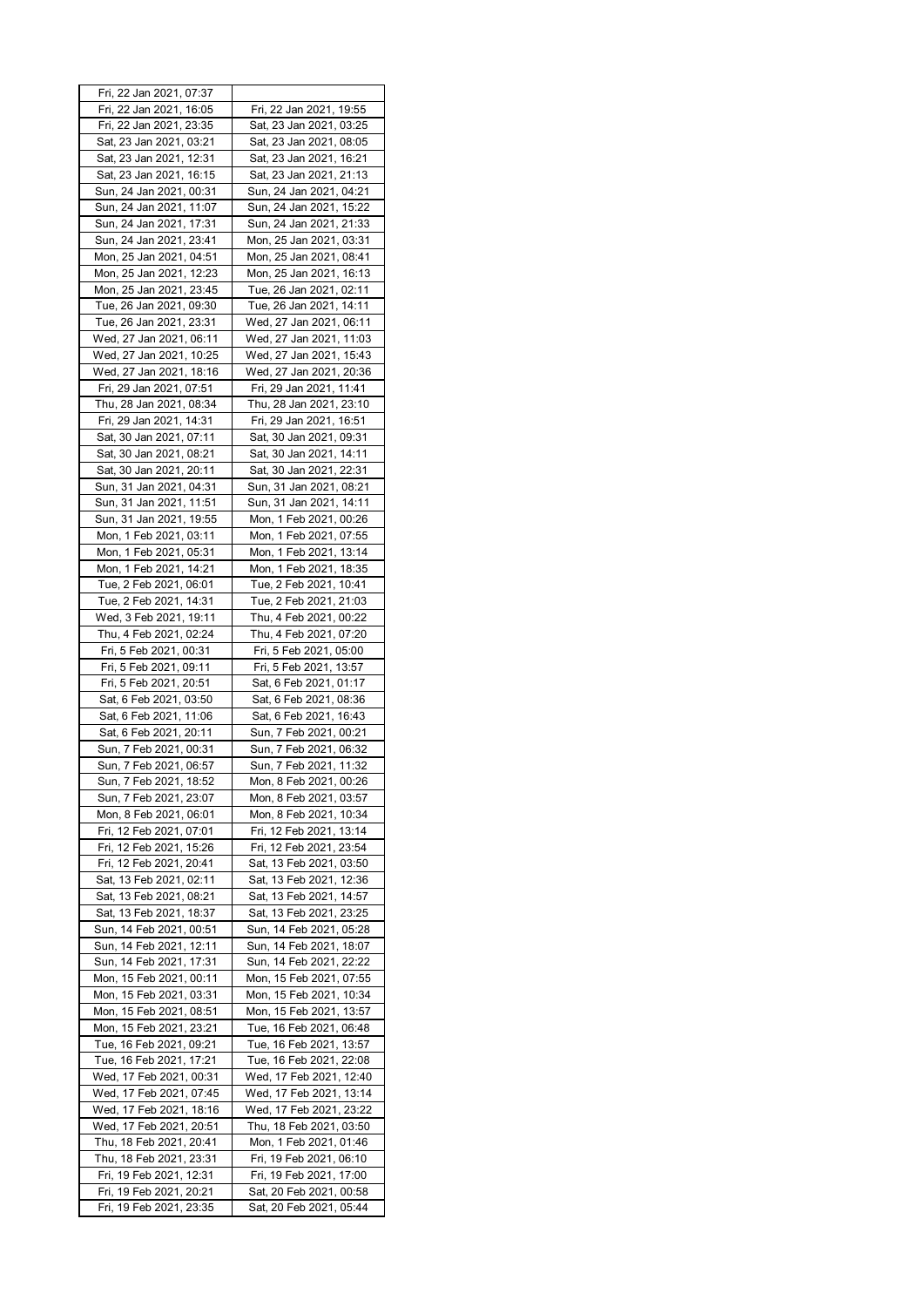| Sat, 20 Feb 2021, 05:58 | Sat, 20 Feb 2021, 10:42   |
|-------------------------|---------------------------|
| Sat, 20 Feb 2021, 12:31 | Sat, 20 Feb 2021, 16:43   |
| Sat, 20 Feb 2021, 22:31 | Sun, 21 Feb 2021, 02:53   |
| Sun, 21 Feb 2021, 05:21 | Sun, 21 Feb 2021, 10:10   |
| Sun, 21 Feb 2021, 18:20 | Mon, 22 Feb 2021, 00:26   |
|                         |                           |
| Mon, 22 Feb 2021, 07:51 | Mon, 22 Feb 2021, 13:42   |
| Mon, 22 Feb 2021, 13:17 | Mon, 22 Feb 2021, 17:48   |
| Tue, 23 Feb 2021, 03:01 | Tue, 23 Feb 2021, 07:36   |
| Tue, 23 Feb 2021, 20:41 | Wed, 24 Feb 2021, 01:02   |
| Wed, 24 Feb 2021, 22:01 | Thu, 25 Feb 2021, 02:38   |
| Thu, 25 Feb 2021, 01:32 | Thu, 25 Feb 2021, 07:05   |
| Thu, 25 Feb 2021, 12:11 | Thu, 25 Feb 2021, 17:48   |
| Thu, 25 Feb 2021, 20:41 | Fri, 26 Feb 2021, 01:46   |
|                         |                           |
| Fri, 26 Feb 2021, 11:13 | Fri, 26 Feb 2021, 16:51   |
| Sat, 27 Feb 2021, 00:03 | Sat, 27 Feb 2021, 04:31   |
| Sat, 27 Feb 2021, 04:46 | Sat, 27 Feb 2021, 09:03   |
| Sat, 27 Feb 2021, 16:21 | Sat, 27 Feb 2021, 21:02   |
| Sun, 28 Feb 2021, 05:21 | Sun, 28 Feb 2021, 10:28   |
| Sun, 28 Feb 2021, 12:31 | Sun, 28 Feb 2021, 21:32   |
| Sun, 28 Feb 2021, 20:31 | Mon, 1 Mar 2021, 01:59    |
|                         |                           |
| Mon, 1 Mar 2021, 00:11  | Mon, 1 Mar 2021, 07:55    |
| Mon, 1 Mar 2021, 12:31  | Mon, 1 Mar 2021, 17:05    |
| Mon, 1 Mar 2021, 19:01  | Tue, 2 Mar 2021, 00:08    |
| Tue, 2 Mar 2021, 09:21  | Tue, 2 Mar 2021, 13:55    |
| Tue, 2 Mar 2021, 14:31  | Tue, 2 Mar 2021, 19:47    |
| Tue, 2 Mar 2021, 18:16  | Tue, 2 Mar 2021, 23:54    |
| Wed, 3 Mar 2021, 18:16  | Wed, 3 Mar 2021, 22:52    |
| Thu, 4 Mar 2021, 00:51  | Thu, 4 Mar 2021, 05:17    |
| Thu, 4 Mar 2021, 19:11  | Thu, 4 Mar 2021, 23:22    |
|                         |                           |
| Fri, 5 Mar 2021, 00:31  | Fri, 5 Mar 2021, 05:00    |
| Fri, 5 Mar 2021, 05:51  | Fri, 5 Mar 2021, 10:58    |
| Fri, 5 Mar 2021, 08:34  | Fri, 5 Mar 2021, 16:10    |
| Fri, 5 Mar 2021, 20:51  | Sat, 6 Mar 2021, 01:17    |
| Fri, 5 Mar 2021, 23:03  | Sat, 6 Mar 2021, 06:32    |
| Sat, 6 Mar 2021, 06:47  | Sat, 6 Mar 2021, 13:14    |
| Sat, 6 Mar 2021, 12:11  | Sat, 6 Mar 2021, 17:46    |
| Sat, 6 Mar 2021, 19:35  | Sun, 7 Mar 2021, 00:15    |
| Sun, 7 Mar 2021, 00:11  |                           |
|                         | Sun, 7 Mar 2021, 04:57    |
| Sun, 7 Mar 2021, 06:57  | Sun, 7 Mar 2021, 11:32    |
| Sun, 7 Mar 2021, 12:11  | Sun, 7 Mar 2021, 16:43    |
| Sun, 7 Mar 2021, 16:05  | Sun, 7 Mar 2021, 21:32    |
| Mon, 8 Mar 2021, 00:51  | Mon, 8 Mar 2021, 07:55    |
| Mon, 8 Mar 2021, 06:01  | Mon, 8 Mar 2021,<br>10:34 |
| Mon, 8 Mar 2021, 09:31  | Mon, 8 Mar 2021, 15:22    |
| Mon, 8 Mar 2021, 23:01  | Tue, 9 Mar 2021, 10:58    |
| Tue, 9 Mar 2021, 19:21  | Wed, 10 Mar 2021, 02:00   |
|                         |                           |
| Tue, 9 Mar 2021, 20:51  | Wed, 10 Mar 2021, 04:57   |
| Wed, 10 Mar 2021, 13:01 | Thu, 11 Mar 2021, 00:31   |
| Wed, 10 Mar 2021, 20:41 | Thu, 11 Mar 2021, 04:37   |
| Thu, 11 Mar 2021, 02:08 | Thu, 11 Mar 2021, 07:42   |
| Thu, 11 Mar 2021, 09:31 | Thu, 11 Mar 2021, 13:57   |
| Thu, 11 Mar 2021, 19:01 | Fri, 12 Mar 2021, 01:02   |
| Thu, 11 Mar 2021, 23:03 | Fri, 12 Mar 2021, 05:00   |
| Fri, 12 Mar 2021, 11:47 | Fri, 12 Mar 2021, 16:10   |
| Sat, 13 Mar 2021, 01:32 | Sat, 13 Mar 2021, 06:15   |
|                         |                           |
| Sat, 13 Mar 2021, 07:11 | Sat, 13 Mar 2021, 13:14   |
| Sat, 13 Mar 2021, 12:41 | Sat, 13 Mar 2021, 17:46   |
| Sat, 13 Mar 2021, 22:17 | Sun, 14 Mar 2021, 02:33   |
| Sun, 14 Mar 2021, 04:31 | Sun, 14 Mar 2021, 22:22   |
| Mon, 15 Mar 2021, 12:11 | Mon, 15 Mar 2021, 21:03   |
| Mon, 15 Mar 2021, 21:50 | Tue, 16 Mar 2021, 03:57   |
| Tue, 16 Mar 2021, 02:15 | Tue, 16 Mar 2021, 08:50   |
| Tue, 16 Mar 2021, 14:31 | Tue, 16 Mar 2021, 21:03   |
| Tue, 16 Mar 2021, 19:11 | Tue, 16 Mar 2021, 23:22   |
|                         |                           |
| Wed, 17 Mar 2021, 00:03 |                           |
|                         | Wed, 17 Mar 2021, 11:42   |
| Wed, 17 Mar 2021, 07:11 | Wed, 17 Mar 2021, 13:28   |
| Wed, 17 Mar 2021, 21:43 | Thu, 18 Mar 2021, 02:38   |
| Thu, 18 Mar 2021, 01:32 | Thu, 18 Mar 2021, 07:05   |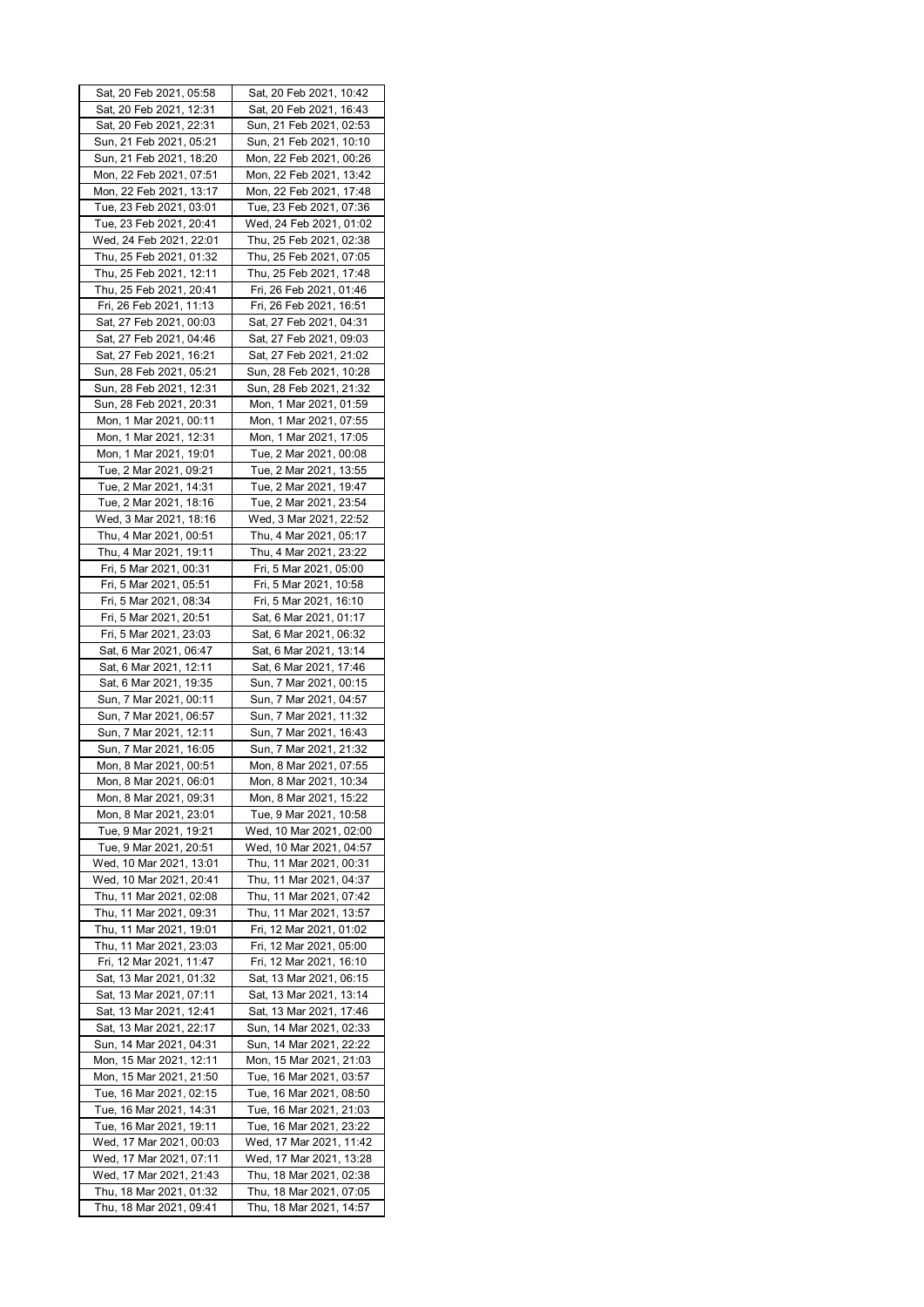| Thu, 18 Mar 2021, 14:31 | Thu, 18 Mar 2021, 21:03 |
|-------------------------|-------------------------|
| Thu, 18 Mar 2021, 21:43 | Mon, 22 Mar 2021, 14:57 |
| Fri, 19 Mar 2021, 03:11 | Fri, 19 Mar 2021, 07:56 |
| Fri, 19 Mar 2021, 09:41 | Fri, 19 Mar 2021, 14:42 |
|                         |                         |
| Fri, 19 Mar 2021, 18:16 | Fri, 19 Mar 2021, 22:26 |
| Sun, 21 Mar 2021, 19:55 | Mon, 22 Mar 2021, 00:26 |
| Sun, 21 Mar 2021, 12:31 | Sun, 21 Mar 2021, 17:46 |
| Mon, 22 Mar 2021, 12:45 | Mon, 22 Mar 2021, 17:48 |
| Tue, 23 Mar 2021, 12:50 | Tue, 23 Mar 2021, 17:48 |
| Thu, 25 Mar 2021, 07:51 | Thu, 25 Mar 2021, 13:14 |
| Thu, 25 Mar 2021, 11:13 |                         |
|                         | Thu, 25 Mar 2021, 17:48 |
| Thu, 25 Mar 2021, 19:21 | Fri, 26 Mar 2021, 00:06 |
| Fri, 26 Mar 2021, 00:51 | Fri, 26 Mar 2021, 06:10 |
| Fri, 26 Mar 2021, 18:32 | Fri, 26 Mar 2021, 23:22 |
| Sat, 27 Mar 2021, 08:21 | Sat, 27 Mar 2021, 13:14 |
| Sat, 27 Mar 2021, 11:13 | Sat, 27 Mar 2021, 17:46 |
| Sat, 27 Mar 2021, 17:21 | Sat, 27 Mar 2021, 22:08 |
|                         |                         |
| Sat, 27 Mar 2021, 23:35 | Sun, 28 Mar 2021, 03:57 |
| Sun, 28 Mar 2021, 11:13 | Sun, 28 Mar 2021, 15:56 |
| Sun, 28 Mar 2021, 19:01 | Sun, 28 Mar 2021, 23:26 |
| Mon, 29 Mar 2021, 00:11 | Mon, 29 Mar 2021, 05:17 |
| Mon, 29 Mar 2021, 08:34 | Mon, 29 Mar 2021, 13:14 |
| Mon, 29 Mar 2021, 15:31 | Mon, 29 Mar 2021, 19:47 |
| Mon, 29 Mar 2021, 21:12 | Tue, 30 Mar 2021, 01:46 |
| Mon, 29 Mar 2021, 21:43 | Tue, 30 Mar 2021, 06:10 |
| Tue, 30 Mar 2021, 09:31 | Tue, 30 Mar 2021, 13:42 |
|                         | Tue, 30 Mar 2021, 21:03 |
| Tue, 30 Mar 2021, 14:31 |                         |
| Tue, 30 Mar 2021, 20:21 | Wed, 31 Mar 2021, 01:02 |
| Wed, 31 Mar 2021, 03:45 | Wed, 31 Mar 2021, 11:41 |
| Wed, 31 Mar 2021, 06:01 | Wed, 31 Mar 2021, 13:28 |
| Fri, 2 Apr 2021, 16:05  | Fri, 2 Apr 2021, 21:34  |
| Fri, 2 Apr 2021, 20:41  | Sat, 3 Apr 2021, 02:02  |
| Sat, 3 Apr 2021, 07:11  | Sat, 3 Apr 2021, 12:36  |
| Sat, 3 Apr 2021, 11:13  | Sat, 3 Apr 2021, 16:12  |
| Sun, 4 Apr 2021, 00:30  | Sun, 4 Apr 2021, 05:57  |
| Sun, 4 Apr 2021, 09:41  | Sun, 4 Apr 2021, 14:57  |
| Mon, 5 Apr 2021, 02:24  | Mon, 5 Apr 2021, 09:02  |
|                         |                         |
| Mon, 5 Apr 2021, 09:31  | Mon, 5 Apr 2021, 13:42  |
| Mon, 5 Apr 2021, 19:01  | Mon, 5 Apr 2021, 23:22  |
| Mon, 5 Apr 2021, 22:17  | Tue, 6 Apr 2021, 06:47  |
| Tue, 6 Apr 2021, 13:16  | Tue, 6 Apr 2021, 19:47  |
| Tue, 6 Apr 2021, 19:11  | Tue, 6 Apr 2021, 23:22  |
| Wed, 7 Apr 2021, 06:01  | Wed, 7 Apr 2021, 11:32  |
| Wed, 7 Apr 2021, 14:21  | Wed, 7 Apr 2021, 19:35  |
| Wed, 7 Apr 2021, 17:21  | Wed, 7 Apr 2021, 23:22  |
| Thu, 8 Apr 2021, 02:24  | Thu, 8 Apr 2021, 07:05  |
| Thu, 8 Apr 2021, 08:51  | Thu, 8 Apr 2021, 14:42  |
| Thu, 8 Apr 2021, 12:11  | Thu, 8 Apr 2021, 17:48  |
| Thu, 8 Apr 2021, 15:31  | Thu, 8 Apr 2021, 22:22  |
|                         |                         |
| Fri, 9 Apr 2021, 04:31  | Fri, 9 Apr 2021, 09:56  |
| Fri, 9 Apr 2021, 16:25  | Fri, 9 Apr 2021, 22:08  |
| Fri, 9 Apr 2021, 20:51  | Sat, 10 Apr 2021, 04:54 |
| Sat, 10 Apr 2021, 07:58 | Sat, 10 Apr 2021, 12:36 |
| Sat, 10 Apr 2021, 13:31 | Sat, 10 Apr 2021, 17:46 |
| Sat, 10 Apr 2021, 22:20 | Sun, 11 Apr 2021, 08:36 |
| Sun, 11 Apr 2021, 08:17 | Sun, 11 Apr 2021, 14:57 |
| Sun, 11 Apr 2021, 14:51 | Mon, 12 Apr 2021, 01:07 |
| Sun, 11 Apr 2021, 20:21 | Mon, 12 Apr 2021, 06:47 |
| Mon, 12 Apr 2021, 09:21 | Mon, 12 Apr 2021, 15:08 |
| Mon, 12 Apr 2021, 20:41 | Tue, 13 Apr 2021, 01:46 |
| Tue, 13 Apr 2021, 00:03 | Tue, 13 Apr 2021, 06:47 |
|                         |                         |
| Tue, 13 Apr 2021, 14:31 | Tue, 13 Apr 2021, 22:08 |
| Tue, 13 Apr 2021, 19:01 | Wed, 14 Apr 2021, 00:08 |
|                         |                         |
| Wed, 14 Apr 2021, 22:23 | Thu, 15 Apr 2021, 02:38 |
| Thu, 15 Apr 2021, 15:31 | Thu, 15 Apr 2021, 19:47 |
| Thu, 15 Apr 2021, 20:41 | Fri, 16 Apr 2021, 01:59 |
| Fri, 16 Apr 2021, 02:11 | Fri, 16 Apr 2021, 06:55 |
| Fri, 16 Apr 2021, 10:15 | Fri, 16 Apr 2021, 15:17 |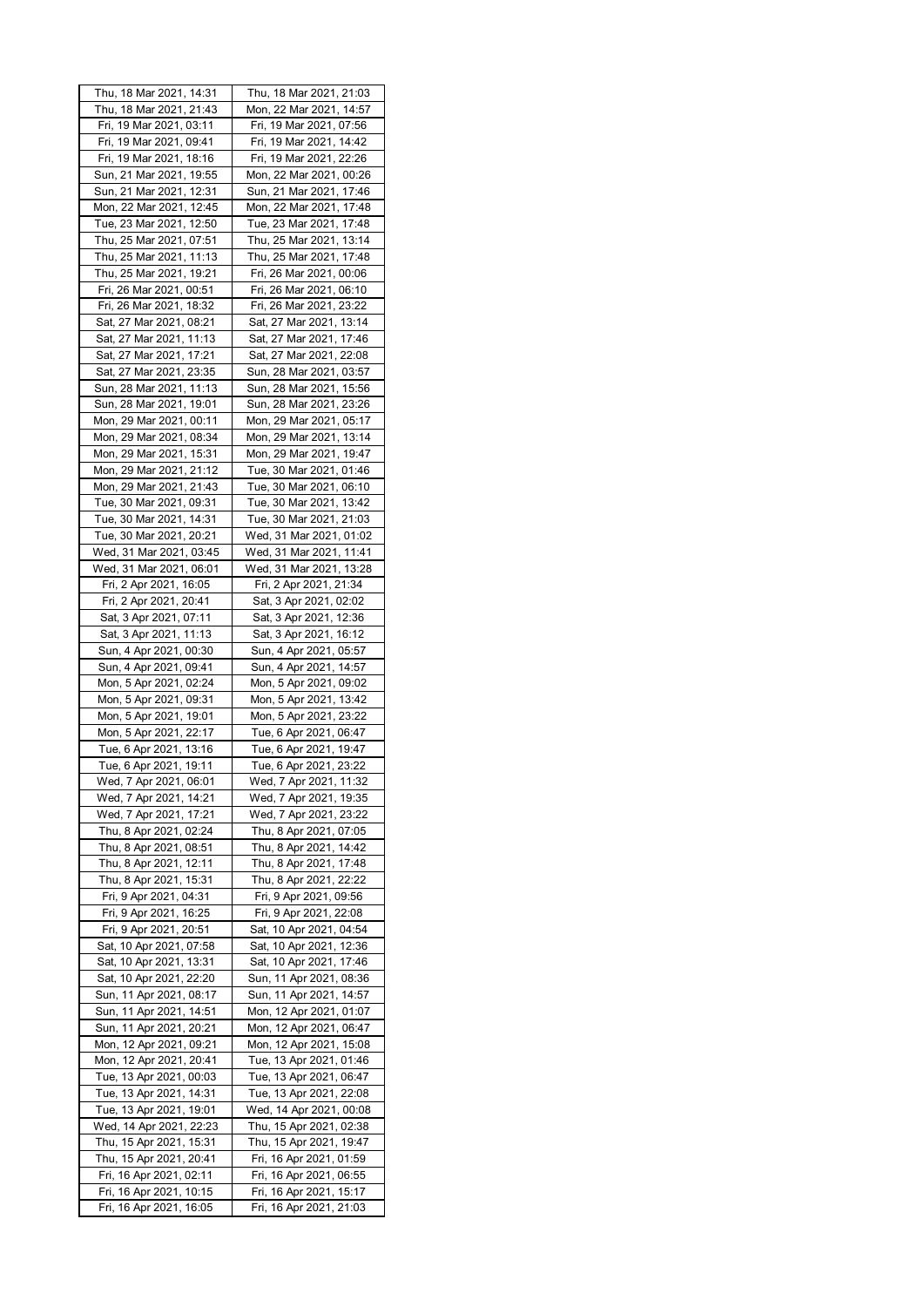| Fri, 16 Apr 2021, 20:51                            | Sat, 17 Apr 2021, 01:17                            |
|----------------------------------------------------|----------------------------------------------------|
| Sat, 17 Apr 2021, 00:51                            | Sat, 17 Apr 2021, 06:32                            |
| Sat, 17 Apr 2021, 11:13                            | Sat, 17 Apr 2021, 16:12                            |
| Sat, 17 Apr 2021, 16:21                            | Sat, 17 Apr 2021, 21:32                            |
| Sun, 18 Apr 2021, 04:31                            | Sun, 18 Apr 2021, 09:23                            |
| Sun, 18 Apr 2021, 12:11                            | Sun, 18 Apr 2021, 16:43                            |
| Mon, 19 Apr 2021, 03:50                            | Mon, 19 Apr 2021, 10:58                            |
| Mon, 19 Apr 2021, 07:11                            | Mon, 19 Apr 2021, 13:14                            |
| Mon, 19 Apr 2021, 12:31                            | Mon, 19 Apr 2021, 18:05                            |
| Tue, 20 Apr 2021, 02:14                            | Tue, 20 Apr 2021, 06:27                            |
| Tue, 20 Apr 2021, 06:01                            | Tue, 20 Apr 2021, 11:32                            |
| Wed, 21 Apr 2021, 16:25                            | Wed, 21 Apr 2021, 21:34                            |
| Wed, 21 Apr 2021, 20:41                            | Thu, 22 Apr 2021, 02:38                            |
| Fri, 23 Apr 2021, 05:51                            | Fri, 23 Apr 2021, 13:14                            |
| Fri, 23 Apr 2021, 23:03                            | Sat, 24 Apr 2021, 03:36                            |
| Sat, 24 Apr 2021, 17:31                            | Sat, 24 Apr 2021, 22:08                            |
| Sat, 24 Apr 2021, 21:41                            | Sun, 25 Apr 2021, 03:22                            |
| Sun, 25 Apr 2021, 02:14                            | Sun, 25 Apr 2021, 08:05<br>Sun, 25 Apr 2021, 22:55 |
| Sun, 25 Apr 2021, 17:21<br>Sun, 25 Apr 2021, 21:11 | Mon, 26 Apr 2021, 02:49                            |
|                                                    |                                                    |
| Mon, 26 Apr 2021, 03:11<br>Mon, 26 Apr 2021, 07:11 | Mon, 26 Apr 2021, 07:36<br>Mon, 26 Apr 2021, 12:40 |
| Mon, 26 Apr 2021, 12:31                            | Mon, 26 Apr 2021, 17:05                            |
| Fri, 30 Apr 2021, 02:20                            | Fri, 30 Apr 2021, 06:55                            |
| Fri, 30 Apr 2021, 18:05                            | Fri, 30 Apr 2021, 22:26                            |
| Sat, 1 May 2021, 03:50                             | Sat, 1 May 2021, 08:18                             |
| Sat, 1 May 2021, 11:13                             | Sat, 1 May 2021, 16:53                             |
| Sat, 1 May 2021, 17:31                             | Sat, 1 May 2021, 22:55                             |
| Sun, 2 May 2021, 02:40                             | Sun, 2 May 2021, 07:49                             |
| Sun, 2 May 2021, 13:01                             | Sun, 2 May 2021, 18:07                             |
| Sun, 2 May 2021, 16:05                             | Sun, 2 May 2021, 22:22                             |
| Mon, 3 May 2021, 05:51                             | Mon, 3 May 2021, 12:50                             |
| Mon, 3 May 2021, 23:03                             | Tue, 4 May 2021, 03:57                             |
| Tue, 4 May 2021, 01:31                             | Tue, 4 May 2021, 10:41                             |
| Tue, 4 May 2021, 11:37                             | Tue, 4 May 2021, 16:10                             |
| Tue, 4 May 2021, 19:11                             | Tue, 4 May 2021, 23:22                             |
| Tue, 4 May 2021, 23:35                             | Wed, 5 May 2021, 04:18                             |
| Wed, 5 May 2021, 02:14                             | Wed, 5 May 2021, 09:02                             |
| Wed, 5 May 2021, 07:51                             | Wed, 5 May 2021, 15:08                             |
| Wed, 5 May 2021, 14:21                             | Wed, 5 May 2021, 23:22                             |
| Wed, 5 May 2021, 20:21                             | Thu, 6 May 2021, 01:17                             |
| Thu, 6 May 2021, 00:51                             | Thu, 6 May 2021, 07:56                             |
| Thu, 6 May 2021, 05:51                             | Thu, 6 May 2021, 11:32                             |
| Thu, 6 May 2021, 09:41                             | Thu, 6 May 2021, 14:57                             |
| Thu, 6 May 2021, 16:25                             | Thu, 6 May 2021, 21:03                             |
| Thu, 6 May 2021, 23:03                             | Fri, 7 May 2021, 03:57                             |
| Fri, 7 May 2021, 04:31                             | Fri, 7 May 2021, 10:58                             |
| Fri, 7 May 2021, 11:13                             | Fri, 7 May 2021, 15:56                             |
| Sat, 8 May 2021, 10:25                             | Sat, 8 May 2021, 14:57                             |
| Sun, 9 May 2021, 16:05                             | Sun, 9 May 2021, 22:22                             |
| Mon, 10 May 2021, 03:11                            | Mon, 10 May 2021, 07:55                            |
| Mon, 10 May 2021, 09:43                            | Mon, 10 May 2021, 14:42                            |
| Tue, 11 May 2021, 04:41                            | Tue, 11 May 2021, 11:32                            |
| Tue, 11 May 2021, 17:21                            | Wed, 12 May 2021, 00:08                            |
| Wed, 12 May 2021, 06:01                            | Wed, 12 May 2021, 15:08                            |
| Wed, 12 May 2021, 20:11                            | Thu, 13 May 2021, 00:36                            |
| Thu, 13 May 2021, 21:43                            | Fri, 14 May 2021, 02:33                            |
| Fri, 14 May 2021, 09:11                            | Fri, 14 May 2021, 13:57                            |
| Fri, 14 May 2021, 20:41                            | Sat, 15 May 2021, 03:36                            |
| Sat, 15 May 2021, 11:51                            | Sat, 15 May 2021, 18:07                            |
| Sat, 15 May 2021, 17:31                            | Sat, 15 May 2021, 23:25                            |
| Sun, 16 May 2021, 07:11                            | Sun, 16 May 2021, 13:14                            |
| Sun, 16 May 2021, 23:07                            | Mon, 17 May 2021, 07:55                            |
| Mon, 17 May 2021, 04:51                            | Mon, 17 May 2021, 11:32                            |
| Mon, 17 May 2021, 09:31<br>Mon, 17 May 2021, 20:51 | Mon, 17 May 2021, 15:56<br>Tue, 18 May 2021, 01:02 |
| Tue, 18 May 2021, 02:14                            |                                                    |
| Tue, 18 May 2021, 09:21                            | Tue, 18 May 2021, 10:21<br>Tue, 18 May 2021, 13:42 |
| Tue, 18 May 2021, 20:41                            | Wed, 19 May 2021, 01:02                            |
|                                                    |                                                    |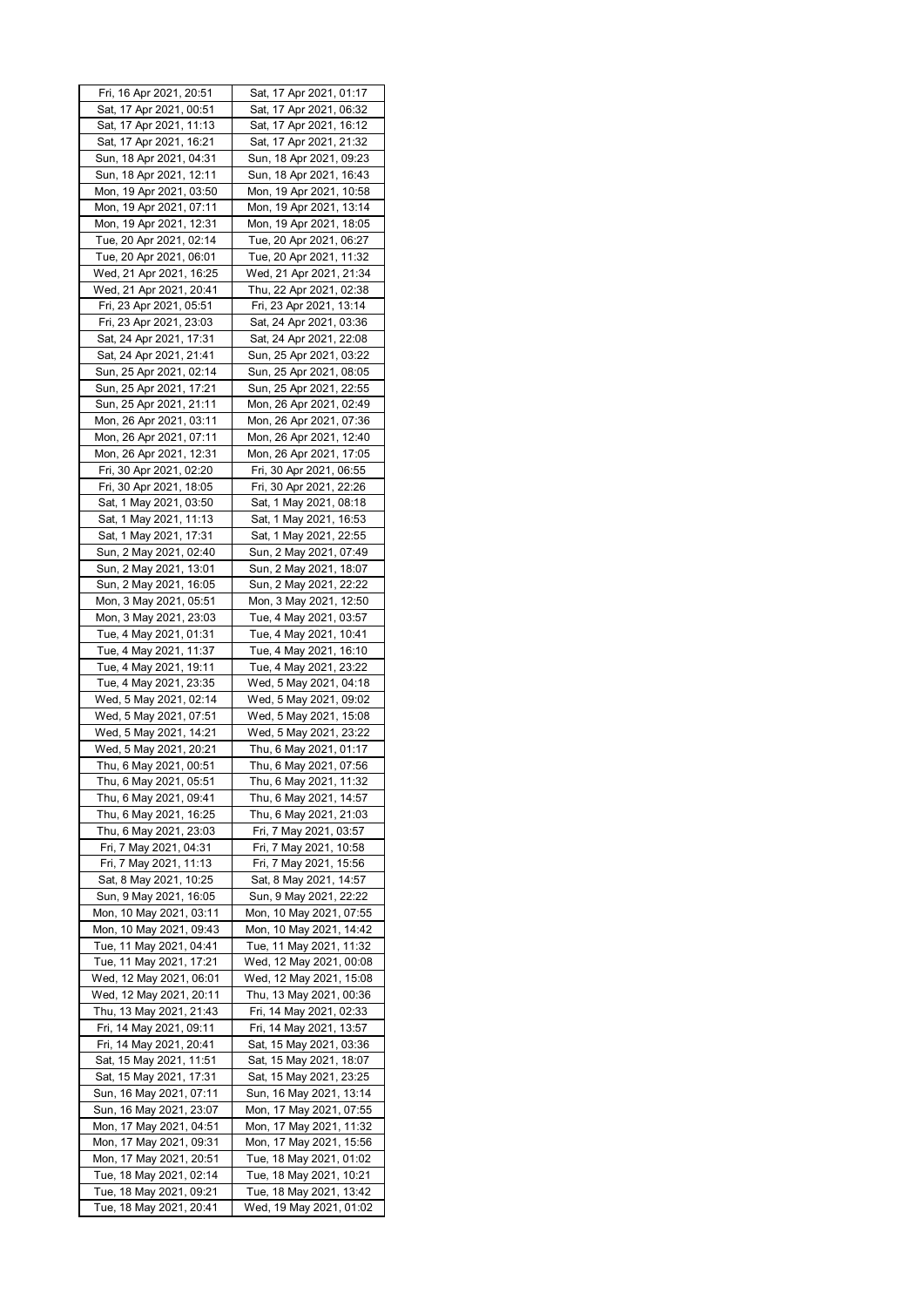| Wed, 19 May 2021, 00:51                            | Wed, 19 May 2021, 07:16                            |
|----------------------------------------------------|----------------------------------------------------|
| Wed, 19 May 2021, 07:11                            | Wed, 19 May 2021, 13:42                            |
| Wed, 19 May 2021, 10:15                            | Wed, 19 May 2021, 16:10                            |
| Wed, 19 May 2021, 22:01                            | Thu, 20 May 2021, 02:38                            |
| Wed, 19 May 2021, 23:35                            | Thu, 20 May 2021, 07:05                            |
| Thu, 20 May 2021, 07:21                            | Thu, 20 May 2021, 12:40                            |
| Thu, 20 May 2021, 20:41                            | Fri, 21 May 2021, 01:17                            |
| Fri, 21 May 2021, 01:32                            | Fri, 21 May 2021, 06:47                            |
| Fri, 21 May 2021, 07:11                            | Fri, 21 May 2021, 13:14                            |
| Fri, 21 May 2021, 11:51                            | Fri, 21 May 2021, 17:05                            |
| Fri, 21 May 2021, 19:11                            | Fri, 21 May 2021, 23:22                            |
| Fri, 21 May 2021, 23:03                            | Sat, 22 May 2021, 04:54                            |
|                                                    |                                                    |
| Sat, 22 May 2021, 03:50                            | Sat, 22 May 2021, 09:03                            |
| Sat, 22 May 2021, 08:21<br>Sat, 22 May 2021, 15:31 | Sat, 22 May 2021, 14:57                            |
|                                                    | Sat, 22 May 2021, 21:02                            |
| Sat, 22 May 2021, 22:17                            | Sun, 23 May 2021, 02:33                            |
| Sun, 23 May 2021, 05:21                            | Sun, 23 May 2021, 10:28                            |
| Sun, 23 May 2021, 13:01                            | Sun, 23 May 2021, 18:07                            |
| Mon, 24 May 2021, 12:31                            | Mon, 24 May 2021, 17:05                            |
| Mon, 24 May 2021, 20:41                            | Tue, 25 May 2021, 01:03                            |
| Thu, 27 May 2021, 16:16                            | Thu, 27 May 2021, 22:22                            |
| Thu, 27 May 2021, 21:41                            | Fri, 28 May 2021, 03:22                            |
| Fri, 28 May 2021, 03:11                            | Fri, 28 May 2021, 07:36                            |
| Fri, 28 May 2021, 09:41                            | Fri, 28 May 2021, 15:56                            |
| Fri, 28 May 2021, 19:21                            | Sat, 29 May 2021, 00:36                            |
| Sat, 29 May 2021, 03:50                            | Sat, 29 May 2021, 08:36                            |
| Sat, 29 May 2021, 08:04                            | Sat, 29 May 2021, 13:14                            |
| Sat, 29 May 2021, 14:31                            | Sat, 29 May 2021, 21:02                            |
| Sat, 29 May 2021, 19:01                            | Sun, 30 May 2021, 00:36                            |
| Sun, 30 May 2021, 10:37                            | Sun, 30 May 2021, 14:57                            |
| Sun, 30 May 2021, 23:07                            | Mon, 31 May 2021, 03:36                            |
| Mon, 31 May 2021, 14:31                            | Mon, 31 May 2021, 19:47                            |
| Mon, 31 May 2021, 17:21                            | Mon, 31 May 2021, 23:22                            |
| Tue, 1 Jun 2021, 15:31                             | Tue, 1 Jun 2021, 21:34                             |
| Wed, 2 Jun 2021, 00:31                             | Wed, 2 Jun 2021, 06:47                             |
| Wed, 2 Jun 2021, 12:31                             | Wed, 2 Jun 2021, 18:03                             |
| Wed, 2 Jun 2021, 15:31                             | Wed, 2 Jun 2021, 22:08                             |
| Thu, 3 Jun 2021, 20:21                             | Fri, 4 Jun 2021, 01:02                             |
| Fri, 4 Jun 2021, 00:31                             | Fri, 4 Jun 2021, 06:55                             |
| Fri, 4 Jun 2021, 09:41                             | Fri, 4 Jun 2021, 13:57                             |
| Fri, 4 Jun 2021, 16:05                             | Fri, 4 Jun 2021, 22:26                             |
| Sat, 5 Jun 2021, 01:32                             | Sat, 5 Jun 2021, 07:34                             |
| Sat, 5 Jun 2021, 08:21                             | Sat, 5 Jun 2021, 13:14                             |
| Sat, 5 Jun 2021, 13:03                             | Sat, 5 Jun 2021, 17:46                             |
| Sun, 6 Jun 2021, 00:11                             | Sun, 6 Jun 2021, 04:42                             |
| Sun, 6 Jun 2021, 07:31                             | Sun, 6 Jun 2021, 13:14                             |
| Sun, 6 Jun 2021, 19:01                             | Sun, 6 Jun 2021, 23:26                             |
| Mon, 7 Jun 2021, 00:51                             | Mon, 7 Jun 2021, 07:55                             |
| Mon, 7 Jun 2021, 08:35                             | Mon, 7 Jun 2021, 13:14                             |
| Mon, 7 Jun 2021, 12:31                             | Mon, 7 Jun 2021, 18:05                             |
| Mon, 7 Jun 2021, 20:41                             | Tue, 8 Jun 2021, 01:02                             |
| Tue, 8 Jun 2021, 06:01                             | Tue, 8 Jun 2021, 15:56                             |
| Tue, 8 Jun 2021, 19:11                             | Tue, 8 Jun 2021, 23:22                             |
| Wed, 9 Jun 2021, 06:11                             | Wed, 9 Jun 2021, 15:08                             |
| Thu, 10 Jun 2021, 04:31                            | Thu, 10 Jun 2021, 09:02                            |
| Thu, 10 Jun 2021, 20:41                            | Fri, 11 Jun 2021, 01:46                            |
| Thu, 10 Jun 2021, 23:03                            | Fri, 11 Jun 2021, 06:55                            |
| Fri, 11 Jun 2021, 04:12                            | Fri, 11 Jun 2021, 10:28                            |
|                                                    |                                                    |
| Fri, 11 Jun 2021, 16:05<br>Fri, 11 Jun 2021, 20:21 | Fri, 11 Jun 2021, 21:03<br>Sat, 12 Jun 2021, 02:02 |
| Sat, 12 Jun 2021, 05:26                            | Sat, 12 Jun 2021, 10:27                            |
|                                                    |                                                    |
|                                                    |                                                    |
| Sat, 12 Jun 2021, 11:13                            | Sat, 12 Jun 2021, 16:43                            |
| Sat, 12 Jun 2021, 21:43                            | Sun, 13 Jun 2021, 02:33                            |
| Sun, 13 Jun 2021, 06:11                            | Sun, 13 Jun 2021, 10:28                            |
| Mon, 14 Jun 2021, 03:11                            | Mon, 14 Jun 2021, 07:55                            |
| Mon, 14 Jun 2021, 08:34                            | Mon, 14 Jun 2021, 13:14                            |
| Mon, 14 Jun 2021, 12:31                            | Mon, 14 Jun 2021, 17:48                            |
| Tue, 15 Jun 2021, 07:51<br>Tue, 15 Jun 2021, 17:21 | Tue, 15 Jun 2021, 13:14<br>Tue, 15 Jun 2021, 22:08 |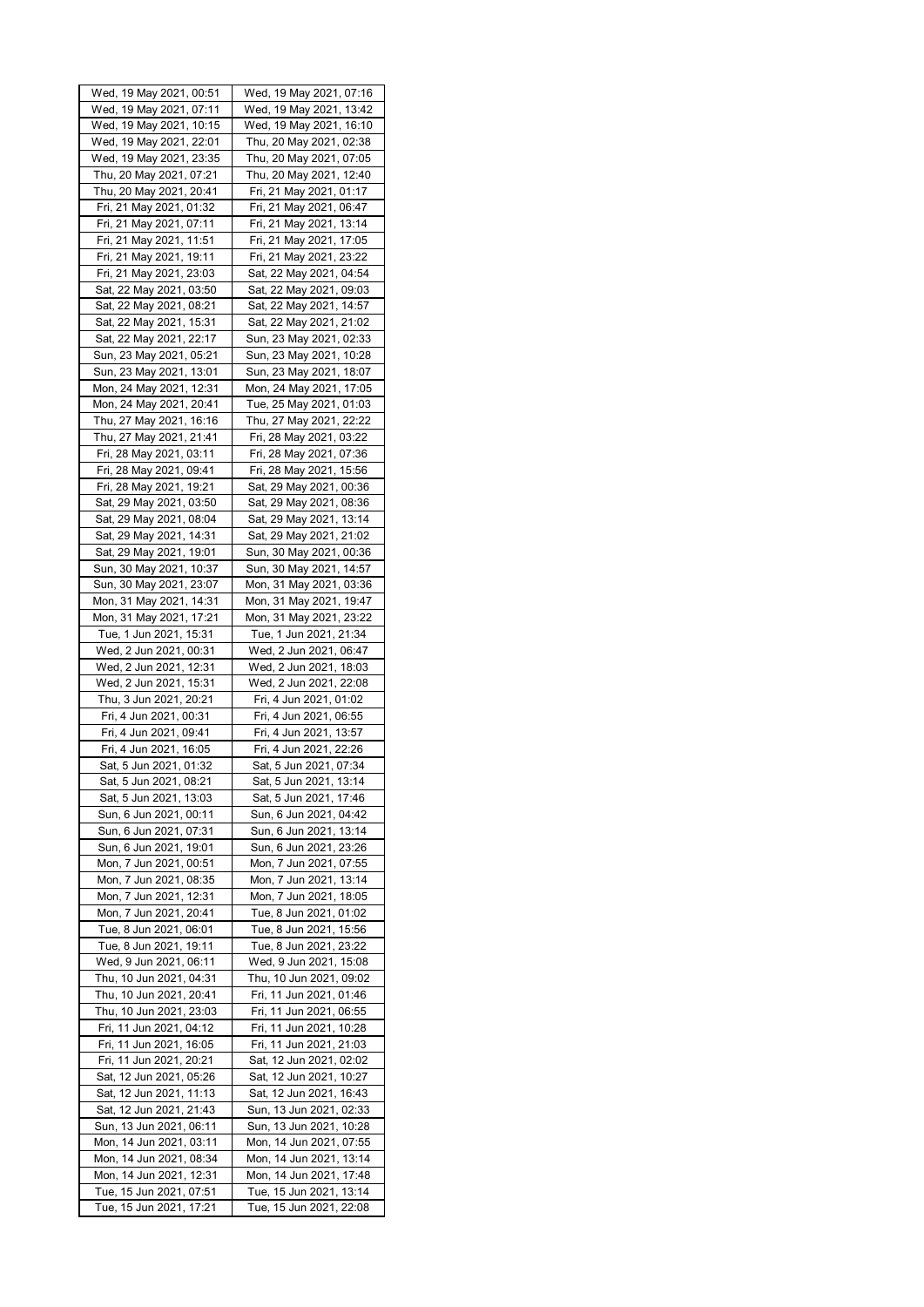| Tue, 15 Jun 2021, 22:17 | Wed, 16 Jun 2021, 03:22 |
|-------------------------|-------------------------|
| Wed, 16 Jun 2021, 03:57 | Wed, 16 Jun 2021, 09:02 |
| Wed, 16 Jun 2021, 14:51 | Wed, 16 Jun 2021, 19:47 |
| Wed, 16 Jun 2021, 23:51 | Thu, 17 Jun 2021, 04:37 |
| Thu, 17 Jun 2021, 04:14 | Thu, 17 Jun 2021, 09:02 |
|                         |                         |
| Thu, 17 Jun 2021, 09:31 | Thu, 17 Jun 2021, 14:57 |
| Thu, 17 Jun 2021, 17:21 | Thu, 17 Jun 2021, 21:32 |
| Fri, 18 Jun 2021, 02:13 | Fri, 18 Jun 2021, 06:47 |
| Fri, 18 Jun 2021, 19:11 | Fri, 18 Jun 2021, 23:22 |
| Sat, 19 Jun 2021, 03:50 | Sat, 19 Jun 2021, 09:03 |
| Sat, 19 Jun 2021, 08:21 | Sat, 19 Jun 2021, 13:14 |
| Sun, 20 Jun 2021, 09:41 | Sun, 20 Jun 2021, 14:42 |
| Sun, 20 Jun 2021, 19:01 | Sun, 20 Jun 2021, 23:26 |
| Mon, 21 Jun 2021, 06:01 | Mon, 21 Jun 2021, 09:02 |
|                         |                         |
| Mon, 21 Jun 2021, 08:51 | Mon, 21 Jun 2021, 13:42 |
| Mon, 21 Jun 2021, 19:11 | Mon, 21 Jun 2021, 22:50 |
| Tue, 22 Jun 2021, 12:01 | Tue, 22 Jun 2021, 14:57 |
| Tue, 22 Jun 2021, 16:25 | Tue, 22 Jun 2021, 21:03 |
| Tue, 22 Jun 2021, 20:51 | Wed, 23 Jun 2021, 01:46 |
| Wed, 23 Jun 2021, 00:31 | Wed, 23 Jun 2021, 11:10 |
| Wed, 23 Jun 2021, 04:31 | Wed, 23 Jun 2021, 13:28 |
| Wed, 23 Jun 2021, 21:43 | Thu, 24 Jun 2021, 00:36 |
| Thu, 24 Jun 2021, 20:21 | Fri, 25 Jun 2021, 00:21 |
| Thu, 24 Jun 2021, 23:03 | Fri, 25 Jun 2021, 05:00 |
|                         |                         |
| Fri, 25 Jun 2021, 14:21 | Fri, 25 Jun 2021, 17:05 |
| Fri, 25 Jun 2021, 16:25 | Fri, 25 Jun 2021, 22:50 |
| Fri, 25 Jun 2021, 20:41 | Sat, 26 Jun 2021, 03:36 |
| Sat, 26 Jun 2021, 05:58 | Sat, 26 Jun 2021, 09:03 |
| Sat, 26 Jun 2021, 08:21 | Sat, 26 Jun 2021, 13:28 |
| Sat, 26 Jun 2021, 12:31 | Sat, 26 Jun 2021, 18:07 |
| Sat, 26 Jun 2021, 20:11 | Sat, 26 Jun 2021, 23:25 |
| Sat, 26 Jun 2021, 23:35 | Sun, 27 Jun 2021, 03:57 |
| Sun, 27 Jun 2021, 04:31 | Sun, 27 Jun 2021, 10:28 |
|                         |                         |
| Sun, 27 Jun 2021, 09:41 | Sun, 27 Jun 2021, 12:36 |
| Sun, 27 Jun 2021, 17:31 | Sun, 27 Jun 2021, 22:08 |
| Mon, 28 Jun 2021, 01:07 | Mon, 28 Jun 2021, 03:57 |
| Mon, 28 Jun 2021, 03:50 | Mon, 28 Jun 2021, 10:37 |
| Mon, 28 Jun 2021, 07:41 | Mon, 28 Jun 2021, 13:28 |
| Mon, 28 Jun 2021, 15:31 | Mon, 28 Jun 2021, 21:03 |
| Tue, 29 Jun 2021, 00:27 | Tue, 29 Jun 2021, 05:00 |
| Tue, 29 Jun 2021, 12:01 | Tue, 29 Jun 2021, 14:57 |
| Tue, 29 Jun 2021, 20:41 | Wed, 30 Jun 2021, 02:33 |
| Wed, 30 Jun 2021, 01:32 | Wed, 30 Jun 2021, 07:16 |
| Wed, 30 Jun 2021, 03:11 | Wed, 30 Jun 2021, 12:40 |
| Wed, 30 Jun 2021, 10:57 | Wed, 30 Jun 2021, 15:43 |
| Wed, 30 Jun 2021, 19:01 |                         |
|                         | Wed, 30 Jun 2021, 22:08 |
| Wed, 30 Jun 2021, 20:41 | Thu, 1 Jul 2021, 02:38  |
| Thu, 1 Jul 2021, 00:51  | Thu, 1 Jul 2021, 07:56  |
| Thu, 1 Jul 2021, 08:34  | Thu, 1 Jul 2021, 13:14  |
| Thu, 1 Jul 2021, 12:56  | Thu, 1 Jul 2021, 17:48  |
| Thu, 1 Jul 2021, 19:11  | Thu, 1 Jul 2021, 23:22  |
| Fri, 2 Jul 2021, 06:23  | Fri, 2 Jul 2021, 10:58  |
| Fri, 2 Jul 2021, 14:51  | Fri, 2 Jul 2021, 22:08  |
| Fri, 2 Jul 2021, 20:51  | Sat, 3 Jul 2021, 02:23  |
| Sat, 3 Jul 2021, 04:46  | Sat, 3 Jul 2021, 09:03  |
| Sat, 3 Jul 2021, 08:21  | Sat, 3 Jul 2021, 14:42  |
| Sun, 4 Jul 2021, 04:31  | Sun, 4 Jul 2021, 09:07  |
| Sun, 4 Jul 2021, 11:51  | Sun, 4 Jul 2021, 16:43  |
|                         | Sun, 4 Jul 2021, 22:08  |
| Sun, 4 Jul 2021, 17:31  |                         |
| Mon, 5 Jul 2021, 12:11  | Mon, 5 Jul 2021, 17:48  |
| Mon, 5 Jul 2021, 19:01  | Tue, 6 Jul 2021, 02:05  |
| Tue, 6 Jul 2021, 09:21  | Tue, 6 Jul 2021, 14:57  |
| Tue, 6 Jul 2021, 19:01  | Wed, 7 Jul 2021, 00:08  |
| Thu, 8 Jul 2021, 04:14  | Thu, 8 Jul 2021, 09:02  |
| Thu, 8 Jul 2021, 07:21  | Thu, 8 Jul 2021, 14:42  |
| Thu, 8 Jul 2021, 11:51  | Thu, 8 Jul 2021, 17:48  |
| Fri, 9 Jul 2021, 04:31  | Fri, 9 Jul 2021, 11:32  |
| Fri, 9 Jul 2021, 20:51  | Sat, 10 Jul 2021, 03:36 |
|                         | Sat, 10 Jul 2021, 05:44 |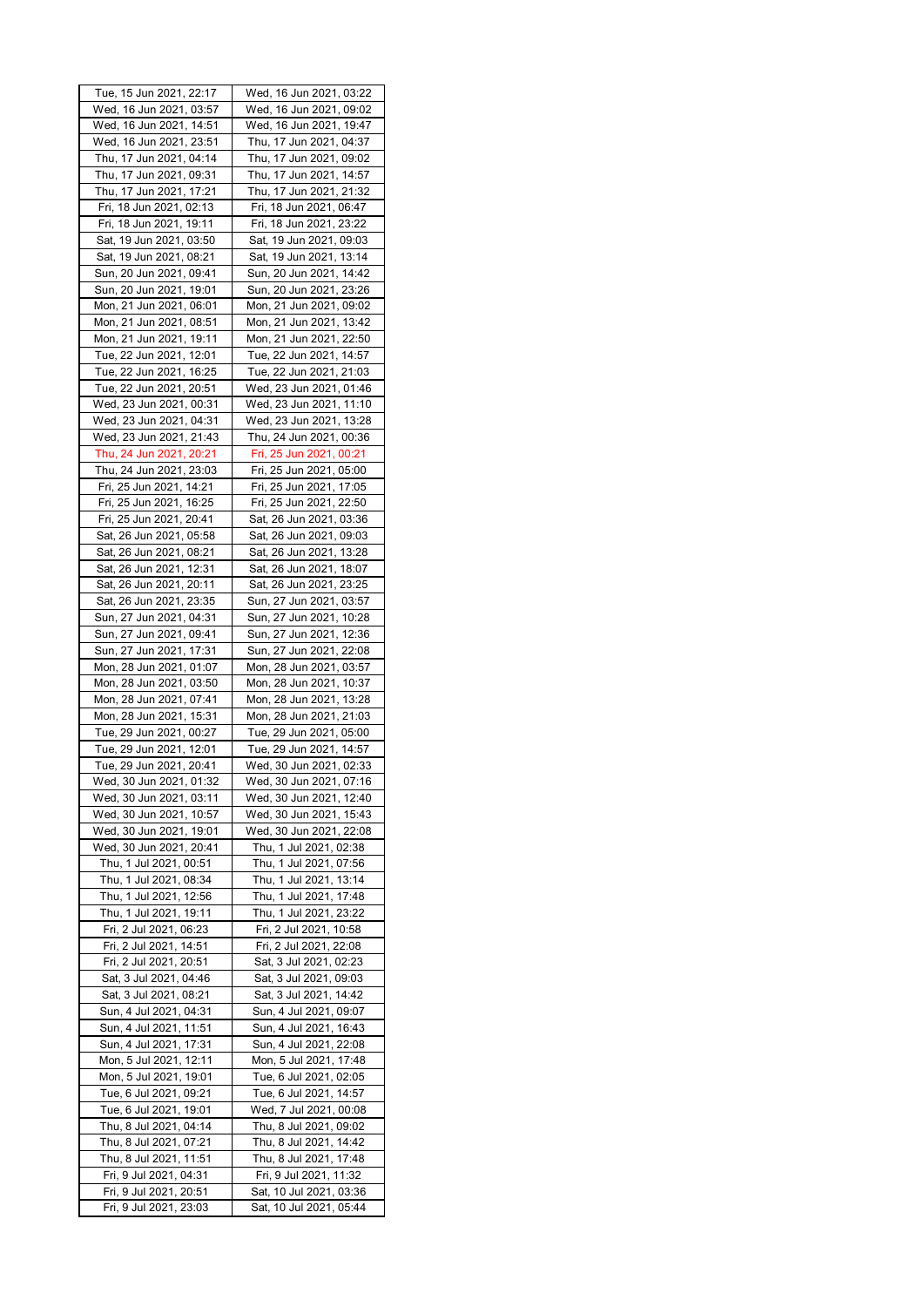| Sat, 10 Jul 2021, 07:11                            | Sat, 10 Jul 2021, 13:28                            |
|----------------------------------------------------|----------------------------------------------------|
| Sat, 10 Jul 2021, 10:01                            | Sat, 10 Jul 2021, 16:43                            |
| Sat, 10 Jul 2021, 21:43                            | Sun, 11 Jul 2021, 03:22                            |
| Sun, 11 Jul 2021, 12:31                            | Sun, 11 Jul 2021, 16:43                            |
| Sun, 11 Jul 2021, 16:05                            | Sun, 11 Jul 2021, 23:26                            |
| Mon, 12 Jul 2021, 03:50                            | Mon, 12 Jul 2021, 09:02                            |
| Mon, 12 Jul 2021, 12:31                            | Mon, 12 Jul 2021, 17:05                            |
| Mon, 12 Jul 2021, 14:31                            | Mon, 12 Jul 2021, 21:34                            |
| Tue, 13 Jul 2021, 05:07                            | Tue, 13 Jul 2021, 09:39                            |
| Tue, 13 Jul 2021, 10:15                            | Tue, 13 Jul 2021, 14:57                            |
| Wed, 14 Jul 2021, 07:51                            | Wed, 14 Jul 2021, 14:40                            |
| Wed, 14 Jul 2021, 18:16                            | Wed, 14 Jul 2021, 23:22                            |
| Fri, 16 Jul 2021, 03:11                            | Fri, 16 Jul 2021, 07:56                            |
| Fri, 16 Jul 2021, 11:51                            | Fri, 16 Jul 2021, 17:05                            |
| Sat, 17 Jul 2021, 03:50                            | Sat, 17 Jul 2021, 09:03                            |
| Sat, 17 Jul 2021, 16:05                            | Sat, 17 Jul 2021, 21:02                            |
| Sun, 18 Jul 2021, 04:31                            | Sun, 18 Jul 2021, 10:28                            |
| Sun, 18 Jul 2021, 19:55                            | Mon, 19 Jul 2021, 00:26                            |
| Mon, 19 Jul 2021, 03:50                            | Mon, 19 Jul 2021, 08:19                            |
| Mon, 19 Jul 2021, 09:31                            | Mon, 19 Jul 2021, 13:42                            |
| Mon, 19 Jul 2021, 23:03                            | Tue, 20 Jul 2021, 03:57                            |
| Tue, 20 Jul 2021, 13:01                            | Tue, 20 Jul 2021, 18:35                            |
| Tue, 20 Jul 2021, 19:01                            | Tue, 20 Jul 2021, 23:22                            |
| Wed, 21 Jul 2021, 02:14                            | Wed, 21 Jul 2021, 17:47                            |
| Wed, 21 Jul 2021, 18:37                            | Wed, 21 Jul 2021, 22:52                            |
| Wed, 21 Jul 2021, 21:43                            | Thu, 22 Jul 2021, 04:37                            |
| Thu, 22 Jul 2021, 04:31                            | Thu, 22 Jul 2021, 08:19                            |
| Thu, 22 Jul 2021, 07:41                            | Thu, 22 Jul 2021, 13:14                            |
| Thu, 22 Jul 2021, 12:31                            | Thu, 22 Jul 2021, 17:00                            |
| Thu, 22 Jul 2021, 20:51                            | Fri, 23 Jul 2021, 01:02                            |
| Fri, 23 Jul 2021, 01:32                            | Fri, 23 Jul 2021, 06:10                            |
| Fri, 23 Jul 2021, 09:41<br>Fri, 23 Jul 2021, 14:51 | Fri, 23 Jul 2021, 13:57<br>Fri, 23 Jul 2021, 22:08 |
| Fri, 23 Jul 2021, 23:03                            | Sat, 24 Jul 2021, 03:36                            |
| Sat, 24 Jul 2021, 07:58                            | Sat, 24 Jul 2021, 12:36                            |
| Sat, 24 Jul 2021, 12:31                            | Sat, 24 Jul 2021, 17:46                            |
| Sun, 25 Jul 2021, 03:11                            | Sun, 25 Jul 2021, 08:05                            |
| Sun, 25 Jul 2021, 07:11                            | Sun, 25 Jul 2021, 13:14                            |
| Sun, 25 Jul 2021, 16:05                            | Sun, 25 Jul 2021, 21:46                            |
| Sun, 25 Jul 2021, 19:01                            | Mon, 26 Jul 2021, 00:26                            |
| Mon, 26 Jul 2021, 07:11                            | Mon, 26 Jul 2021, 11:32                            |
| Mon, 26 Jul 2021, 08:34                            | Mon, 26 Jul 2021, 14:57                            |
| Mon, 26 Jul 2021,<br>12:31                         | Tue, 27 Jul 2021, 00:08                            |
| Mon, 26 Jul 2021, 22:17                            | Tue, 27 Jul 2021, 01:46                            |
| Tue, 27 Jul 2021, 06:01                            | Tue, 27 Jul 2021, 13:57                            |
| Tue, 27 Jul 2021, 16:01                            | Tue, 27 Jul 2021, 18:46                            |
| Wed, 28 Jul 2021, 05:34                            | Wed, 28 Jul 2021, 09:02                            |
| Wed, 28 Jul 2021, 07:11                            | Wed, 28 Jul 2021, 13:28                            |
| Wed, 28 Jul 2021, 11:13                            | Wed, 28 Jul 2021, 18:03                            |
| Wed, 28 Jul 2021, 19:11                            | Wed, 28 Jul 2021, 22:08                            |
| Thu, 29 Jul 2021, 04:31<br>Thu, 29 Jul 2021, 09:41 | Thu, 29 Jul 2021, 10:58<br>Thu, 29 Jul 2021, 13:14 |
| Thu, 29 Jul 2021, 19:11                            | Thu, 29 Jul 2021, 23:22                            |
| Fri, 30 Jul 2021, 00:06                            | Fri, 30 Jul 2021, 02:53                            |
| Fri, 30 Jul 2021, 05:51                            | Fri, 30 Jul 2021, 13:14                            |
| Fri, 30 Jul 2021, 14:31                            | Fri, 30 Jul 2021, 17:48                            |
| Fri, 30 Jul 2021, 14:51                            | Fri, 30 Jul 2021, 22:02                            |
| Fri, 30 Jul 2021, 19:11                            | Sat, 31 Jul 2021, 03:36                            |
| Sat, 31 Jul 2021, 06:47                            | Sat, 31 Jul 2021, 10:42                            |
| Sat, 31 Jul 2021, 08:21                            | Sat, 31 Jul 2021, 14:42                            |
| Sat, 31 Jul 2021, 15:31                            | Sat, 31 Jul 2021, 19:50                            |
| Sat, 31 Jul 2021, 20:25                            | Sun, 1 Aug 2021, 00:18                             |
| Sun, 1 Aug 2021, 10:36                             |                                                    |
|                                                    | Sun, 1 Aug 2021, 13:57                             |
| Sun, 1 Aug 2021, 15:31                             | Sun, 1 Aug 2021, 22:08                             |
| Sun, 1 Aug 2021, 17:31                             | Mon, 2 Aug 2021, 01:59                             |
| Mon, 2 Aug 2021, 05:01                             | Mon, 2 Aug 2021, 07:55                             |
| Mon, 2 Aug 2021, 06:01                             | Mon, 2 Aug 2021, 13:14                             |
| Mon, 2 Aug 2021, 09:31<br>Tue, 3 Aug 2021, 04:12   | Mon, 2 Aug 2021, 17:05<br>Tue, 3 Aug 2021, 08:50   |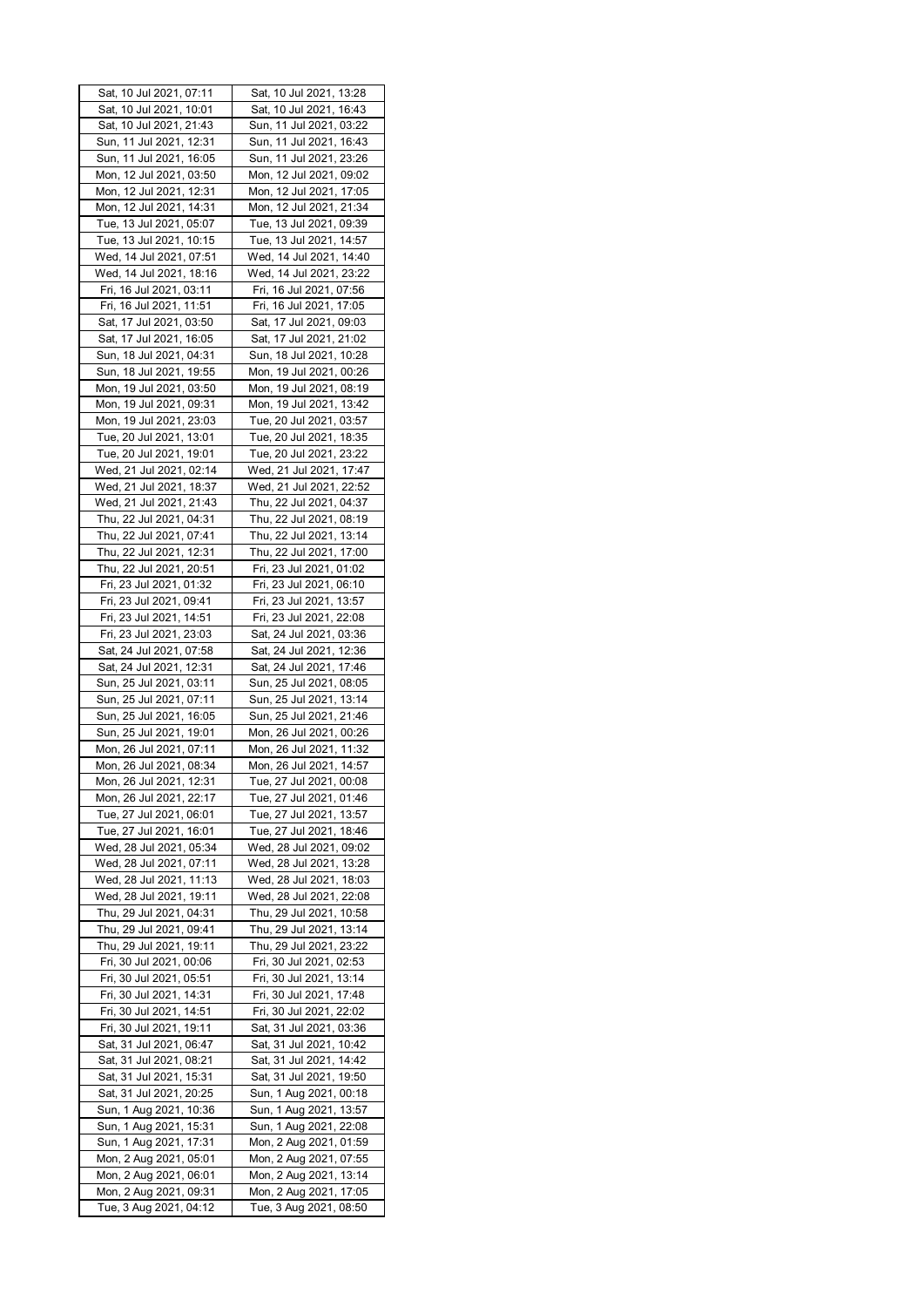| Tue, 3 Aug 2021, 07:13                             | Tue, 3 Aug 2021, 13:42                             |
|----------------------------------------------------|----------------------------------------------------|
| Tue, 3 Aug 2021, 14:21                             | Tue, 3 Aug 2021, 22:08                             |
| Tue, 3 Aug 2021, 19:11                             | Tue, 3 Aug 2021, 23:22                             |
| Tue, 3 Aug 2021, 21:43                             | Wed, 4 Aug 2021, 13:42                             |
| Wed, 4 Aug 2021, 06:01                             | Wed, 4 Aug 2021, 15:08                             |
| Wed, 4 Aug 2021, 22:01                             | Thu, 5 Aug 2021, 03:15                             |
| Thu, 5 Aug 2021, 20:41                             | Fri, 6 Aug 2021, 07:56                             |
| Fri, 6 Aug 2021, 00:31                             | Fri, 6 Aug 2021, 10:41                             |
| Fri, 6 Aug 2021, 09:41                             | Fri, 6 Aug 2021, 15:56                             |
| Fri, 6 Aug 2021, 20:51                             | Sat, 7 Aug 2021, 08:36                             |
| Sat, 7 Aug 2021, 00:51                             | Sat, 7 Aug 2021, 13:14                             |
| Sat, 7 Aug 2021, 21:43                             | Sun, 8 Aug 2021, 02:33                             |
| Sun, 8 Aug 2021, 00:22                             | Sun, 8 Aug 2021, 08:05                             |
| Sun, 8 Aug 2021, 08:51                             | Sun, 8 Aug 2021, 13:14                             |
| Sun, 8 Aug 2021, 12:31                             | Sun, 8 Aug 2021, 19:26                             |
| Sun, 8 Aug 2021, 19:01                             | Sun, 8 Aug 2021, 23:26                             |
| Mon, 9 Aug 2021, 00:11                             | Mon, 9 Aug 2021, 06:10                             |
| Mon, 9 Aug 2021, 08:34                             | Mon, 9 Aug 2021, 13:14                             |
| Mon, 9 Aug 2021, 13:01                             | Mon, 9 Aug 2021, 17:48                             |
| Mon, 9 Aug 2021, 16:25                             | Mon, 9 Aug 2021, 22:50                             |
| Thu, 12 Aug 2021, 15:19                            | Thu, 12 Aug 2021, 20:45                            |
| Fri, 13 Aug 2021, 01:42<br>Fri, 13 Aug 2021, 11:13 | Fri, 13 Aug 2021, 06:10                            |
| Sat, 14 Aug 2021, 14:21                            | Fri, 13 Aug 2021, 16:51<br>Sat, 14 Aug 2021, 18:39 |
| Sat, 14 Aug 2021, 17:21                            | Sat, 14 Aug 2021, 23:25                            |
| Sat, 14 Aug 2021, 22:17                            | Sun, 15 Aug 2021, 04:57                            |
| Sun, 15 Aug 2021, 07:11                            | Sun, 15 Aug 2021, 11:32                            |
| Sun, 15 Aug 2021, 16:05                            | Sun, 15 Aug 2021, 23:26                            |
| Mon, 16 Aug 2021, 03:50                            | Mon, 16 Aug 2021, 09:02                            |
| Mon, 16 Aug 2021, 08:51                            | Mon, 16 Aug 2021, 14:42                            |
| Mon, 16 Aug 2021, 16:25                            | Tue, 17 Aug 2021, 00:08                            |
| Tue, 17 Aug 2021, 13:17                            | Tue, 17 Aug 2021, 18:13                            |
| Tue, 17 Aug 2021, 16:25                            | Wed, 18 Aug 2021, 01:02                            |
| Wed, 18 Aug 2021, 17:21                            | Wed, 18 Aug 2021, 22:52                            |
| Wed, 18 Aug 2021, 23:03                            | Thu, 19 Aug 2021, 03:50                            |
| Thu, 19 Aug 2021, 08:51                            | Thu, 19 Aug 2021, 14:42                            |
| Thu, 19 Aug 2021, 15:31                            | Thu, 19 Aug 2021, 21:03                            |
| Fri, 20 Aug 2021, 02:24                            | Fri, 20 Aug 2021, 06:47                            |
| Fri, 20 Aug 2021, 05:51                            | Fri, 20 Aug 2021, 11:32                            |
| Fri, 20 Aug 2021, 11:51                            | Fri, 20 Aug 2021, 16:51                            |
| Fri, 20 Aug 2021, 16:05                            | Fri, 20 Aug 2021, 22:08                            |
| Sat, 21 Aug 2021, 05:11                            | Sat, 21 Aug 2021, 10:42                            |
| Sat, 21 Aug 2021, 14:31                            | Sat, 21 Aug 2021, 19:40                            |
| Sat, 21 Aug 2021, 20:21                            | Sun, 22 Aug 2021, 01:39                            |
| Sun, 22 Aug 2021, 01:31                            | Sun, 22 Aug 2021, 06:32                            |
| Sun, 22 Aug 2021, 10:19                            | Sun, 22 Aug 2021, 14:57                            |
| Sun, 22 Aug 2021, 14:51                            | Sun, 22 Aug 2021, 19:44                            |
| Sun, 22 Aug 2021, 21:43                            | Mon, 23 Aug 2021, 02:04                            |
| Mon, 23 Aug 2021, 00:11                            | Mon, 23 Aug 2021, 07:55                            |
|                                                    |                                                    |
| Mon, 23 Aug 2021, 12:31                            | Mon, 23 Aug 2021, 17:05                            |
| Mon, 23 Aug 2021, 14:51                            | Mon, 23 Aug 2021, 22:08                            |
| Mon, 23 Aug 2021, 20:51                            | Tue, 24 Aug 2021, 02:34                            |
| Tue, 24 Aug 2021, 02:14                            | Tue, 24 Aug 2021, 09:00                            |
| Tue, 24 Aug 2021, 07:21                            | Tue, 24 Aug 2021, 12:36                            |
| Tue, 24 Aug 2021, 14:51                            | Tue, 24 Aug 2021, 19:47                            |
| Tue, 24 Aug 2021, 20:41                            | Wed, 25 Aug 2021, 01:02                            |
| Wed, 25 Aug 2021, 00:31                            | Wed, 25 Aug 2021, 07:16                            |
| Wed, 25 Aug 2021, 07:51                            | Wed, 25 Aug 2021, 12:40                            |
| Wed, 25 Aug 2021, 12:11                            | Wed, 25 Aug 2021, 17:48                            |
| Wed, 25 Aug 2021, 16:25                            | Wed, 25 Aug 2021, 21:34                            |
| Wed, 25 Aug 2021, 20:41                            | Thu, 26 Aug 2021, 02:38                            |
| Fri, 27 Aug 2021, 18:51                            | Sat, 28 Aug 2021, 00:36                            |
| Sat, 28 Aug 2021, 05:58                            | Sat, 28 Aug 2021, 13:28                            |
| Sat, 28 Aug 2021, 22:31                            | Sun, 29 Aug 2021, 01:17                            |
| Sun, 29 Aug 2021, 00:31                            | Sun, 29 Aug 2021, 06:32                            |
| Sun, 29 Aug 2021, 11:13                            | Sun, 29 Aug 2021, 15:17                            |
| Sun, 29 Aug 2021, 16:05                            | Sun, 29 Aug 2021, 21:02                            |
| Mon, 30 Aug 2021, 01:32<br>Mon, 30 Aug 2021, 04:12 | Mon, 30 Aug 2021, 06:47<br>Mon, 30 Aug 2021, 10:31 |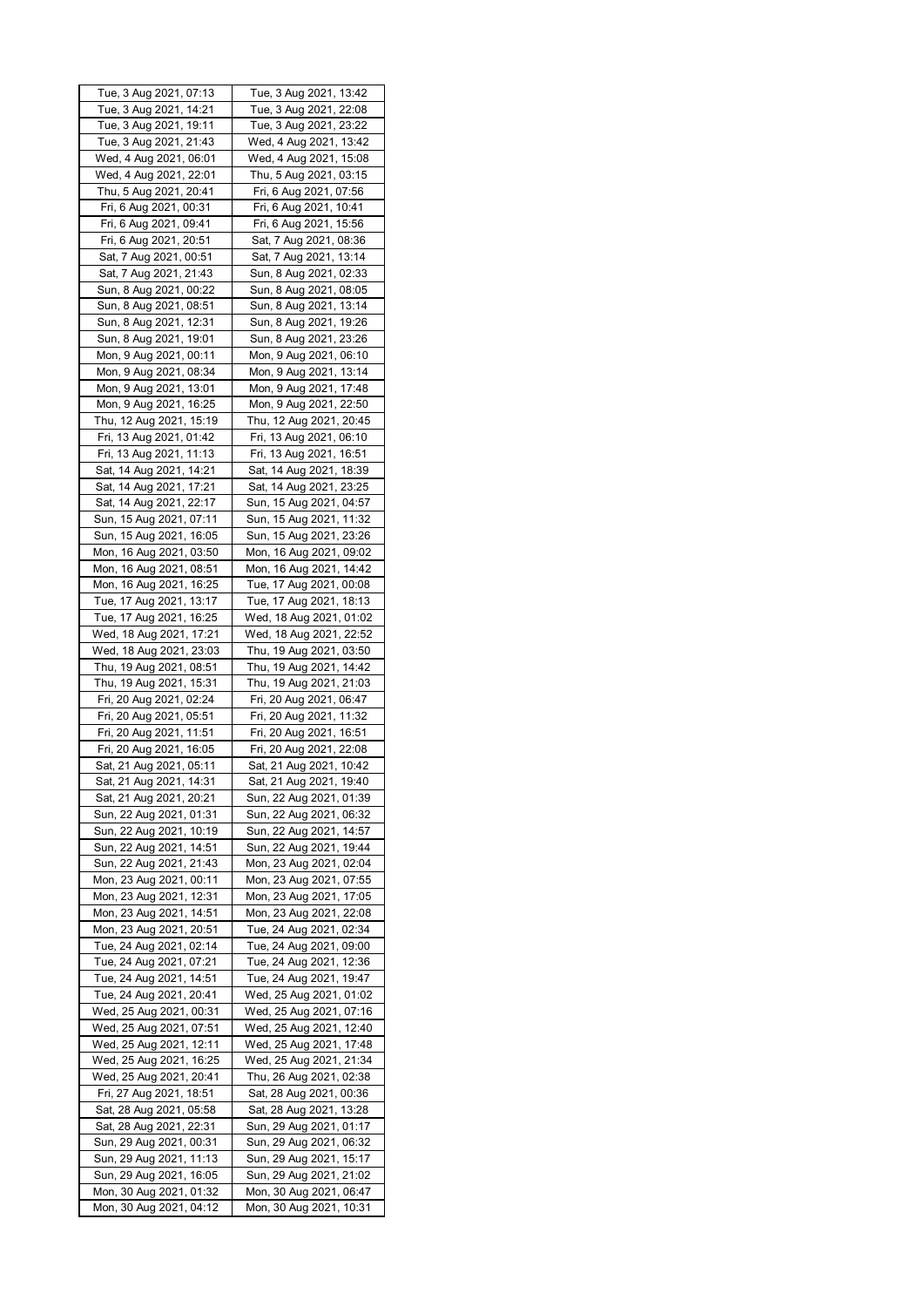| Mon, 30 Aug 2021, 12:31 | Mon, 30 Aug 2021, 17:05 |
|-------------------------|-------------------------|
| Mon, 30 Aug 2021, 20:11 | Mon, 30 Aug 2021, 23:22 |
| Tue, 31 Aug 2021, 03:01 | Tue, 31 Aug 2021, 08:53 |
| Wed, 1 Sep 2021, 02:14  | Wed, 1 Sep 2021, 15:56  |
| Wed, 1 Sep 2021, 06:21  | Wed, 1 Sep 2021, 21:03  |
| Thu, 2 Sep 2021, 20:21  | Fri, 3 Sep 2021, 01:02  |
| Fri, 3 Sep 2021, 04:31  | Fri, 3 Sep 2021, 08:45  |
| Fri, 3 Sep 2021, 11:13  | Fri, 3 Sep 2021, 16:51  |
| Fri, 3 Sep 2021, 17:07  | Fri, 3 Sep 2021, 22:50  |
| Sat, 4 Sep 2021, 02:28  | Sat, 4 Sep 2021, 07:34  |
| Sat, 4 Sep 2021, 17:31  | Sat, 4 Sep 2021, 22:08  |
| Sat, 4 Sep 2021, 21:11  | Sun, 5 Sep 2021, 02:33  |
|                         | Sun, 5 Sep 2021, 10:28  |
| Sun, 5 Sep 2021, 05:21  |                         |
| Sun, 5 Sep 2021, 11:51  | Sun, 5 Sep 2021, 16:43  |
| Sun, 5 Sep 2021, 15:32  | Sun, 5 Sep 2021, 21:32  |
| Sun, 5 Sep 2021, 18:00  | Mon, 6 Sep 2021, 23:07  |
| Mon, 6 Sep 2021, 11:51  | Mon, 6 Sep 2021, 17:05  |
| Mon, 6 Sep 2021, 19:01  | Mon, 6 Sep 2021, 23:22  |
| Mon, 6 Sep 2021, 23:03  | Tue, 7 Sep 2021, 05:12  |
| Tue, 7 Sep 2021, 07:21  | Tue, 7 Sep 2021, 13:42  |
| Tue, 7 Sep 2021, 12:01  | Tue, 7 Sep 2021, 18:25  |
| Tue, 7 Sep 2021, 16:25  | Tue, 7 Sep 2021, 23:22  |
| Tue, 7 Sep 2021, 20:51  | Wed, 8 Sep 2021, 03:22  |
| Wed, 8 Sep 2021, 13:01  | Wed, 8 Sep 2021, 18:07  |
| Wed, 8 Sep 2021, 17:21  | Wed, 8 Sep 2021, 22:08  |
| Thu, 9 Sep 2021, 02:24  | Thu, 9 Sep 2021, 07:56  |
| Thu, 9 Sep 2021, 08:34  | Thu, 9 Sep 2021, 13:14  |
| Thu, 9 Sep 2021, 16:25  | Thu, 9 Sep 2021, 21:32  |
| Thu, 9 Sep 2021, 20:11  | Fri, 10 Sep 2021, 03:22 |
| Fri, 10 Sep 2021, 08:51 | Fri, 10 Sep 2021, 15:56 |
| Fri, 10 Sep 2021, 20:51 | Sat, 11 Sep 2021, 03:57 |
| Sat, 11 Sep 2021, 03:11 | Sat, 11 Sep 2021, 08:05 |
| Sat, 11 Sep 2021, 19:35 | Sun, 12 Sep 2021, 00:15 |
| Sun, 12 Sep 2021, 12:11 | Sun, 12 Sep 2021, 16:43 |
| Sun, 12 Sep 2021, 21:43 | Mon, 13 Sep 2021, 03:57 |
| Mon, 13 Sep 2021, 03:11 | Mon, 13 Sep 2021, 08:19 |
| Mon, 13 Sep 2021, 20:51 | Tue, 14 Sep 2021, 02:34 |
| Tue, 14 Sep 2021, 11:00 | Tue, 14 Sep 2021, 14:27 |
| Tue, 14 Sep 2021, 11:30 | Tue, 14 Sep 2021, 18:00 |
| Tue, 14 Sep 2021, 16:50 | Wed, 15 Sep 2021, 01:10 |
| Wed, 15 Sep 2021, 07:31 | Wed, 15 Sep 2021, 15:43 |
| Wed, 15 Sep 2021, 20:41 | Thu, 16 Sep 2021, 01:17 |
| Thu, 16 Sep 2021, 21:12 | Fri, 17 Sep 2021, 02:33 |
| Fri, 17 Sep 2021, 00:31 | Fri, 17 Sep 2021, 07:56 |
| Fri, 17 Sep 2021, 11:44 | Fri, 17 Sep 2021, 16:51 |
| Fri, 17 Sep 2021, 15:26 | Fri, 17 Sep 2021, 21:03 |
| Sat, 18 Sep 2021, 03:31 | Sat, 18 Sep 2021, 08:05 |
| Sun, 19 Sep 2021, 06:57 | Sun, 19 Sep 2021, 13:14 |
| Sun, 19 Sep 2021, 11:51 | Sun, 19 Sep 2021, 16:43 |
| Mon, 20 Sep 2021, 20:11 | Tue, 21 Sep 2021, 01:02 |
| Mon, 20 Sep 2021, 23:03 | Tue, 21 Sep 2021, 05:17 |
| Tue, 21 Sep 2021, 10:21 | Tue, 21 Sep 2021, 14:42 |
| Tue, 21 Sep 2021, 14:51 | Tue, 21 Sep 2021, 21:03 |
|                         |                         |
| Wed, 22 Sep 2021, 05:41 | Wed, 22 Sep 2021, 13:42 |
| Wed, 22 Sep 2021, 20:41 | Thu, 23 Sep 2021, 02:53 |
| Thu, 23 Sep 2021, 14:12 | Thu, 23 Sep 2021, 18:30 |
| Thu, 23 Sep 2021, 20:41 | Fri, 24 Sep 2021, 01:02 |
| Fri, 24 Sep 2021, 00:27 | Fri, 24 Sep 2021, 05:47 |
| Fri, 24 Sep 2021, 18:41 | Fri, 24 Sep 2021, 23:22 |
| Sat, 25 Sep 2021, 02:11 | Sat, 25 Sep 2021, 07:34 |
| Sat, 25 Sep 2021, 10:01 | Sat, 25 Sep 2021, 14:57 |
| Sat, 25 Sep 2021, 23:35 | Sun, 26 Sep 2021, 03:57 |
| Sun, 26 Sep 2021, 13:51 | Sun, 26 Sep 2021, 18:07 |
| Sun, 26 Sep 2021, 18:17 | Sun, 26 Sep 2021, 23:26 |
| Mon, 27 Sep 2021, 02:24 | Mon, 27 Sep 2021, 07:36 |
| Mon, 27 Sep 2021, 08:34 | Mon, 27 Sep 2021, 13:14 |
| Mon, 27 Sep 2021, 14:31 | Mon, 27 Sep 2021, 19:32 |
| Mon, 27 Sep 2021, 20:41 | Tue, 28 Sep 2021, 01:02 |
| Tue, 28 Sep 2021, 05:17 | Tue, 28 Sep 2021, 10:58 |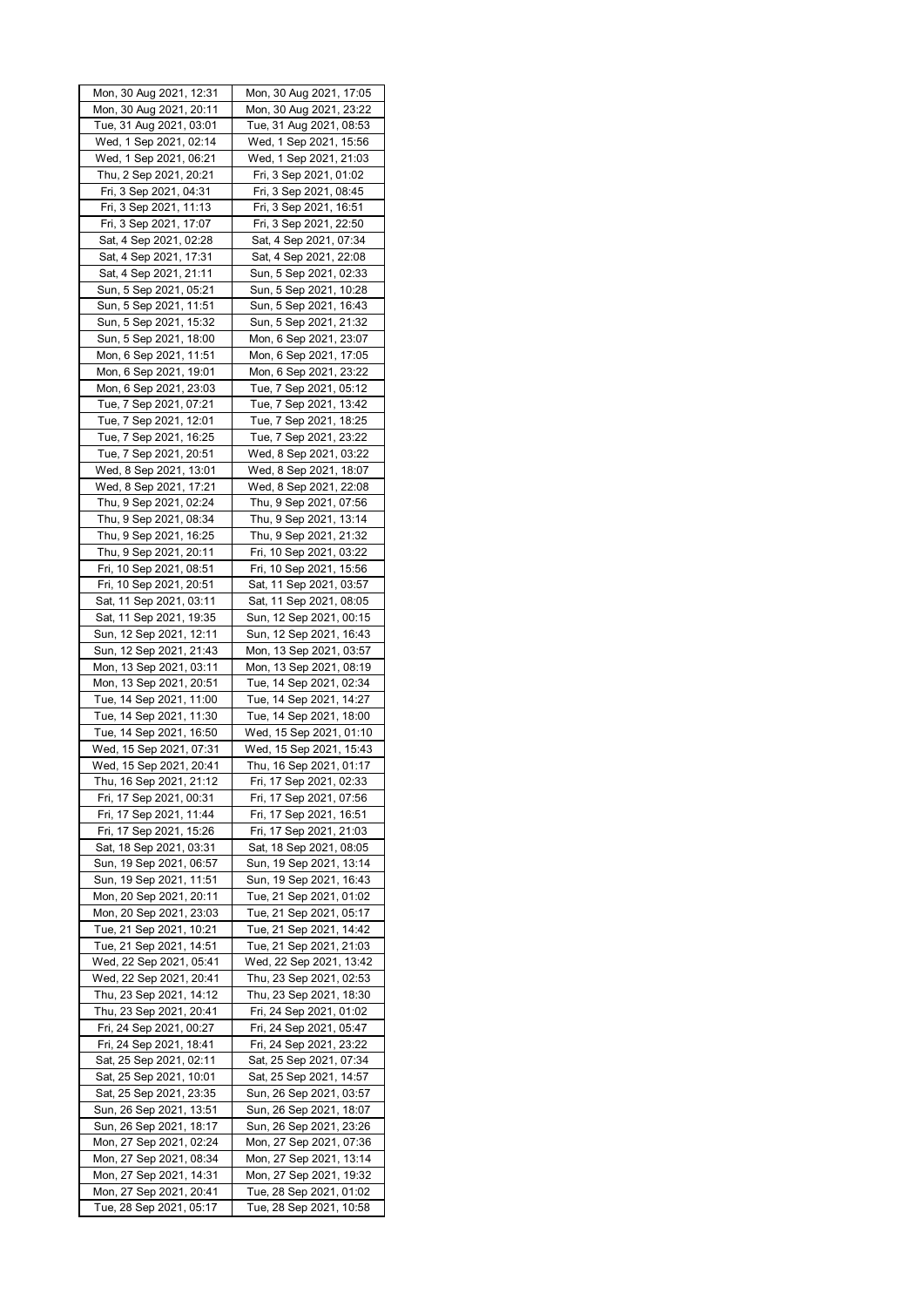| Tue, 28 Sep 2021, 19:21                            | Wed, 29 Sep 2021, 00:08                            |
|----------------------------------------------------|----------------------------------------------------|
| Wed, 29 Sep 2021, 03:11                            | Wed, 29 Sep 2021, 09:02                            |
| Wed, 29 Sep 2021, 18:31                            | Wed, 29 Sep 2021, 23:22                            |
| Thu, 30 Sep 2021, 08:51                            | Thu, 30 Sep 2021, 18:35                            |
| Thu, 30 Sep 2021, 16:05                            | Thu, 30 Sep 2021, 21:03                            |
| Thu, 30 Sep 2021, 23:03                            | Fri, 1 Oct 2021, 03:36                             |
| Fri, 1 Oct 2021, 06:47                             | Fri, 1 Oct 2021, 10:58                             |
| Fri, 1 Oct 2021, 11:51                             | Fri, 1 Oct 2021, 18:35                             |
| Fri, 1 Oct 2021, 15:26                             | Fri, 1 Oct 2021, 22:08                             |
| Sat, 2 Oct 2021, 03:11                             | Sat, 2 Oct 2021, 07:34                             |
| Sat, 2 Oct 2021, 11:13                             | Sat, 2 Oct 2021, 16:43                             |
| Sat, 2 Oct 2021, 20:11                             | Sun, 3 Oct 2021, 00:36                             |
| Sun, 3 Oct 2021, 07:31                             | Sun, 3 Oct 2021, 13:14                             |
| Sun, 3 Oct 2021, 11:51                             | Sun, 3 Oct 2021, 18:45                             |
| Sun, 3 Oct 2021, 16:25                             | Sun, 3 Oct 2021, 21:32                             |
| Mon, 4 Oct 2021, 03:11                             | Thu, 7 Oct 2021, 13:14                             |
| Thu, 7 Oct 2021, 08:57                             | Thu, 7 Oct 2021, 15:56                             |
| Thu, 7 Oct 2021, 16:05                             | Thu, 7 Oct 2021, 19:47                             |
| Thu, 7 Oct 2021, 19:11                             | Fri, 8 Oct 2021, 01:02                             |
| Fri, 8 Oct 2021, 00:06                             | Fri, 8 Oct 2021, 03:57                             |
| Fri, 8 Oct 2021, 06:51                             | Fri, 8 Oct 2021, 10:41                             |
| Fri, 8 Oct 2021, 09:11                             | Fri, 8 Oct 2021, 15:56                             |
| Fri, 8 Oct 2021, 11:51                             | Fri, 8 Oct 2021, 22:26                             |
| Fri, 8 Oct 2021, 18:31                             | Fri, 8 Oct 2021, 22:50                             |
| Sat, 9 Oct 2021, 01:32                             | Sat, 9 Oct 2021, 05:44                             |
| Sat, 9 Oct 2021, 06:43                             | Sat, 9 Oct 2021, 10:57                             |
| Sat, 9 Oct 2021, 09:43                             | Sat, 9 Oct 2021, 14:57                             |
| Sat, 9 Oct 2021, 14:51                             | Sat, 9 Oct 2021, 19:30                             |
| Sat, 9 Oct 2021, 20:11                             | Sun, 10 Oct 2021, 05:28                            |
| Sun, 10 Oct 2021, 03:45                            | Sun, 10 Oct 2021, 09:23                            |
| Sun, 10 Oct 2021, 05:56                            | Sun, 10 Oct 2021, 13:14                            |
| Sun, 10 Oct 2021, 10:19                            | Sun, 10 Oct 2021, 15:56                            |
| Sun, 10 Oct 2021, 23:07                            | Mon, 11 Oct 2021, 05:17                            |
| Mon, 11 Oct 2021, 02:24                            | Mon, 11 Oct 2021, 06:47                            |
| Mon, 11 Oct 2021, 09:31                            | Mon, 11 Oct 2021, 13:14                            |
| Mon, 11 Oct 2021, 14:31                            | Mon, 11 Oct 2021, 18:05                            |
| Mon, 11 Oct 2021, 16:25<br>Mon, 11 Oct 2021, 20:51 | Mon, 11 Oct 2021, 22:08<br>Tue, 12 Oct 2021, 02:34 |
| Tue, 12 Oct 2021, 02:14                            | Tue, 12 Oct 2021, 06:18                            |
| Tue, 12 Oct 2021, 09:55                            | Tue, 12 Oct 2021, 13:42                            |
| Tue, 12 Oct 2021, 12:01                            | Tue, 12 Oct 2021, 18:18                            |
| Tue, 12 Oct 2021, 18:00                            | Tue, 12 Oct 2021, 23:22                            |
| Tue, 12 Oct 2021, 23:03                            | Wed, 13 Oct 2021, 02:33                            |
| Wed, 13 Oct 2021, 04:51                            | Wed, 13 Oct 2021, 13:28                            |
| Wed, 13 Oct 2021, 14:51                            | Wed, 13 Oct 2021, 18:35                            |
| Wed, 13 Oct 2021, 20:41                            | Thu, 14 Oct 2021, 00:36                            |
| Thu, 14 Oct 2021, 08:51                            | Thu, 14 Oct 2021, 13:14                            |
| Thu, 14 Oct 2021, 12:11                            | Thu, 14 Oct 2021, 16:51                            |
| Thu, 14 Oct 2021, 15:31                            | Thu, 14 Oct 2021, 22:08                            |
| Fri, 15 Oct 2021, 04:31                            | Fri, 15 Oct 2021, 08:36                            |
| Fri, 15 Oct 2021, 20:41                            | Sat, 16 Oct 2021, 00:36                            |
| Sat, 16 Oct 2021, 01:07                            | Sat, 16 Oct 2021, 04:54                            |
| Sat, 16 Oct 2021, 07:11                            | Sat, 16 Oct 2021, 10:42                            |
| Sat, 16 Oct 2021, 10:01                            | Sat, 16 Oct 2021, 14:57                            |
| Sat, 16 Oct 2021, 20:11                            | Sun, 17 Oct 2021, 02:33                            |
| Sun, 17 Oct 2021, 00:51                            | Sun, 17 Oct 2021, 04:42                            |
| Sun, 17 Oct 2021, 11:51                            | Sun, 17 Oct 2021, 15:56                            |
| Sun, 17 Oct 2021, 15:31                            | Sun, 17 Oct 2021, 22:08                            |
| Mon, 18 Oct 2021, 01:32                            | Mon, 18 Oct 2021, 07:55                            |
| Mon, 18 Oct 2021, 08:51<br>Mon, 18 Oct 2021, 14:31 | Mon, 18 Oct 2021, 13:14<br>Mon, 18 Oct 2021, 18:05 |
| Mon, 18 Oct 2021, 18:37                            | Tue, 19 Oct 2021, 00:08                            |
| Mon, 18 Oct 2021, 21:43                            | Tue, 19 Oct 2021, 03:57                            |
| Tue, 19 Oct 2021, 02:14                            | Tue, 19 Oct 2021, 07:00                            |
| Tue, 19 Oct 2021, 10:15                            | Tue, 19 Oct 2021, 13:57                            |
| Tue, 19 Oct 2021, 12:01                            | Tue, 19 Oct 2021, 18:35                            |
| Tue, 19 Oct 2021, 18:16                            | Tue, 19 Oct 2021, 22:08                            |
| Tue, 19 Oct 2021, 23:03                            | Wed, 20 Oct 2021, 03:22                            |
| Fri, 22 Oct 2021, 00:31                            | Fri, 22 Oct 2021, 06:47                            |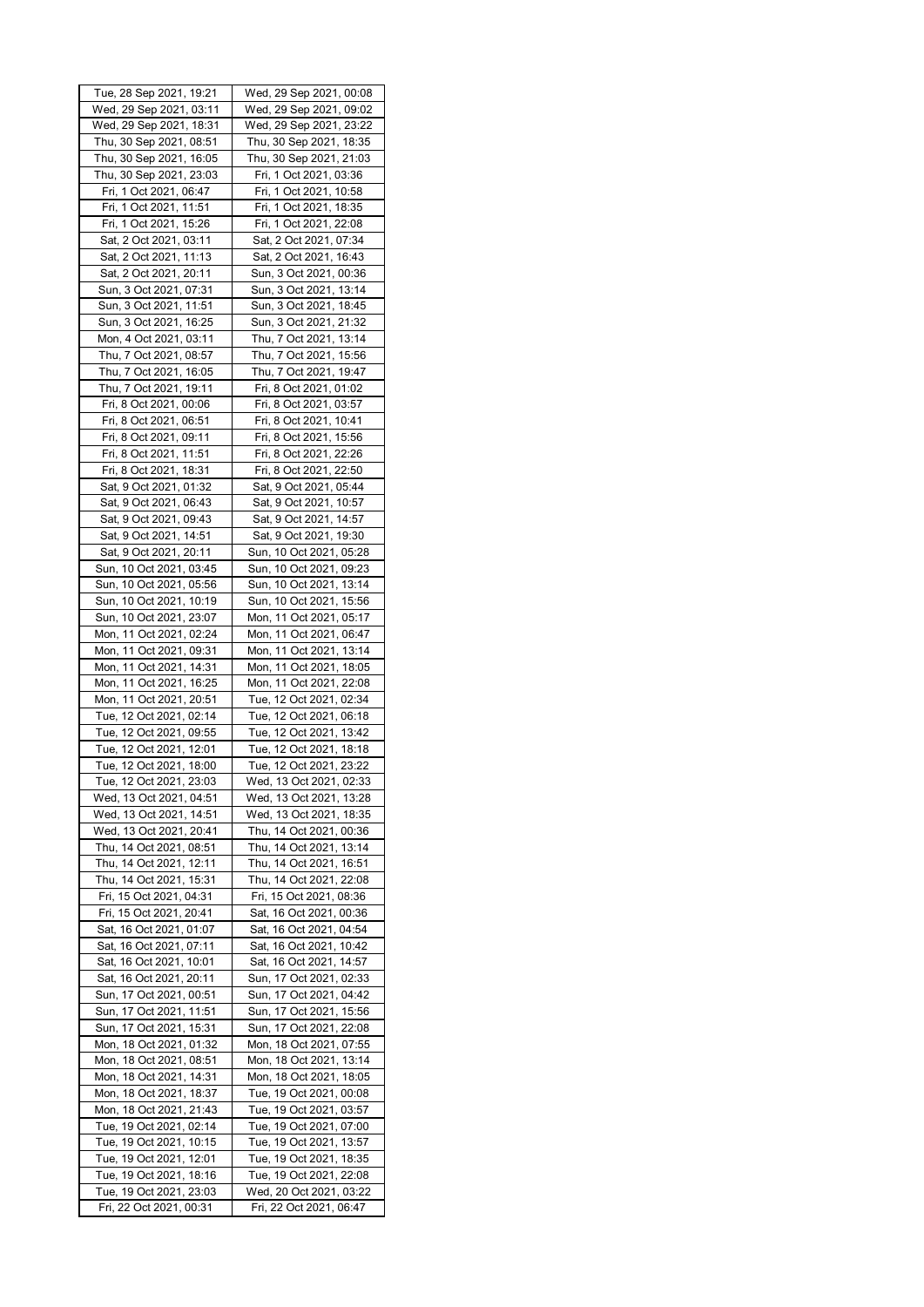| Fri, 22 Oct 2021, 05:51                            | Fri, 22 Oct 2021, 10:58                            |
|----------------------------------------------------|----------------------------------------------------|
| Fri, 22 Oct 2021, 11:51                            | Fri, 22 Oct 2021, 17:05                            |
| Fri, 22 Oct 2021, 16:05                            | Fri, 22 Oct 2021, 22:50                            |
| Sat, 23 Oct 2021, 06:11                            | Sat, 23 Oct 2021, 10:42                            |
| Sat, 23 Oct 2021, 08:51                            | Sat, 23 Oct 2021, 14:05                            |
| Sat, 23 Oct 2021, 16:43                            | Sat, 23 Oct 2021, 20:44                            |
| Sun, 24 Oct 2021, 11:51                            | Sun, 24 Oct 2021, 15:56                            |
| Sun, 24 Oct 2021, 20:31                            | Mon, 25 Oct 2021, 00:26                            |
| Mon, 25 Oct 2021, 02:12                            | Mon, 25 Oct 2021, 07:55                            |
| Mon, 25 Oct 2021, 06:23                            | Mon, 25 Oct 2021, 10:58                            |
| Mon, 25 Oct 2021, 19:21                            | Tue, 26 Oct 2021, 00:08                            |
| Mon, 25 Oct 2021, 20:41                            | Tue, 26 Oct 2021, 03:36                            |
| Tue, 26 Oct 2021, 00:22                            | Tue, 26 Oct 2021, 11:32                            |
| Tue, 26 Oct 2021, 04:12                            | Tue, 26 Oct 2021, 12:36                            |
| Tue, 26 Oct 2021, 12:01                            | Tue, 26 Oct 2021, 15:56                            |
| Tue, 26 Oct 2021, 14:31                            | Tue, 26 Oct 2021, 19:47                            |
| Tue, 26 Oct 2021, 21:43                            | Wed, 27 Oct 2021, 01:46                            |
| Wed, 27 Oct 2021, 02:14                            | Wed, 27 Oct 2021, 10:58                            |
| Wed, 27 Oct 2021, 16:25                            | Wed, 27 Oct 2021, 21:03                            |
| Wed, 27 Oct 2021, 21:43                            | Thu, 28 Oct 2021, 01:17                            |
| Thu, 28 Oct 2021, 20:51                            | Fri, 29 Oct 2021, 01:02                            |
| Fri, 29 Oct 2021, 00:31                            | Fri, 29 Oct 2021, 05:00                            |
| Fri, 29 Oct 2021, 14:31                            | Fri, 29 Oct 2021, 18:07                            |
| Fri, 29 Oct 2021, 19:11                            | Sat, 30 Oct 2021, 00:22                            |
| Fri, 29 Oct 2021, 23:03                            | Sat, 30 Oct 2021, 03:57                            |
| Sat, 30 Oct 2021, 01:00                            | Sat, 30 Oct 2021, 08:05                            |
| Sat, 30 Oct 2021, 16:21                            | Sun, 31 Oct 2021, 10:28                            |
| Sat, 30 Oct 2021, 22:31                            | Sun, 31 Oct 2021, 17:46                            |
| Sun, 31 Oct 2021, 20:31                            | Mon, 1 Nov 2021, 01:59                             |
| Mon, 1 Nov 2021, 00:51                             | Mon, 1 Nov 2021, 04:33                             |
| Mon, 1 Nov 2021, 07:11                             | Mon, 1 Nov 2021, 10:58                             |
| Mon, 1 Nov 2021, 12:31                             | Mon, 1 Nov 2021, 17:05                             |
| Tue, 2 Nov 2021, 02:14                             | Tue, 2 Nov 2021, 06:10                             |
| Tue, 2 Nov 2021, 07:11<br>Tue, 2 Nov 2021, 16:05   | Tue, 2 Nov 2021, 10:58<br>Tue, 2 Nov 2021, 21:03   |
| Tue, 2 Nov 2021, 23:03                             | Wed, 3 Nov 2021, 02:33                             |
| Wed, 3 Nov 2021, 05:41                             | Wed, 3 Nov 2021, 10:58                             |
| Wed, 3 Nov 2021, 20:41                             | Thu, 4 Nov 2021, 00:36                             |
| Wed, 3 Nov 2021, 23:35                             | Thu, 4 Nov 2021, 04:37                             |
| Thu, 4 Nov 2021, 05:51                             | Thu, 4 Nov 2021, 10:58                             |
| Fri, 5 Nov 2021, 19:11                             | Sat, 6 Nov 2021, 04:54                             |
| Sat, 6 Nov 2021, 04:12                             | Sat, 6 Nov 2021, 08:05                             |
| Sat, 6 Nov 2021, 19:01                             | Sun, 7 Nov 2021, 04:57                             |
| Sun, 7 Nov 2021, 05:21                             | Sun, 7 Nov 2021, 09:20                             |
| Sun, 7 Nov 2021, 09:41                             | Sun, 7 Nov 2021, 13:57                             |
| Sun, 7 Nov 2021, 21:43                             | Mon, 8 Nov 2021, 01:59                             |
| Sun, 7 Nov 2021, 23:35                             | Mon, 8 Nov 2021, 07:36                             |
| Mon, 8 Nov 2021, 06:01                             | Mon, 8 Nov 2021, 10:13                             |
| Mon, 8 Nov 2021, 16:01                             | Mon, 8 Nov 2021, 22:08                             |
| Mon, 8 Nov 2021, 20:21                             | Tue, 9 Nov 2021, 00:08                             |
| Mon, 8 Nov 2021, 23:03                             | Tue, 9 Nov 2021, 05:00                             |
| Tue, 9 Nov 2021, 19:01                             | Wed, 10 Nov 2021, 00:08                            |
| Tue, 9 Nov 2021, 23:03                             | Wed, 10 Nov 2021, 03:22<br>Wed, 10 Nov 2021, 09:02 |
| Wed, 10 Nov 2021, 04:31<br>Wed, 10 Nov 2021, 12:31 | Wed, 10 Nov 2021, 16:51                            |
| Wed, 10 Nov 2021, 14:51                            | Wed, 10 Nov 2021, 21:34                            |
| Wed, 10 Nov 2021, 23:03                            | Thu, 11 Nov 2021, 02:38                            |
| Thu, 11 Nov 2021, 06:01                            | Thu, 11 Nov 2021, 13:14                            |
| Thu, 11 Nov 2021, 12:11                            | Thu, 11 Nov 2021, 16:05                            |
| Thu, 11 Nov 2021, 19:01                            | Thu, 11 Nov 2021, 23:22                            |
| Thu, 11 Nov 2021, 21:43                            | Fri, 12 Nov 2021, 03:22                            |
| Fri, 12 Nov 2021, 02:24                            | Fri, 12 Nov 2021, 06:55                            |
| Fri, 12 Nov 2021, 08:34                            | Fri, 12 Nov 2021, 13:14                            |
| Fri, 12 Nov 2021, 12:31                            | Fri, 12 Nov 2021, 17:05                            |
| Fri, 12 Nov 2021, 16:25                            | Fri, 12 Nov 2021, 22:08                            |
| Sat, 13 Nov 2021, 05:58                            | Sat, 13 Nov 2021, 10:42                            |
| Sat, 13 Nov 2021, 13:01                            | Sat, 13 Nov 2021, 16:43                            |
| Sat, 13 Nov 2021, 17:21                            | Sat, 13 Nov 2021, 21:32                            |
| Sat, 13 Nov 2021, 22:31                            | Sun, 14 Nov 2021, 02:33                            |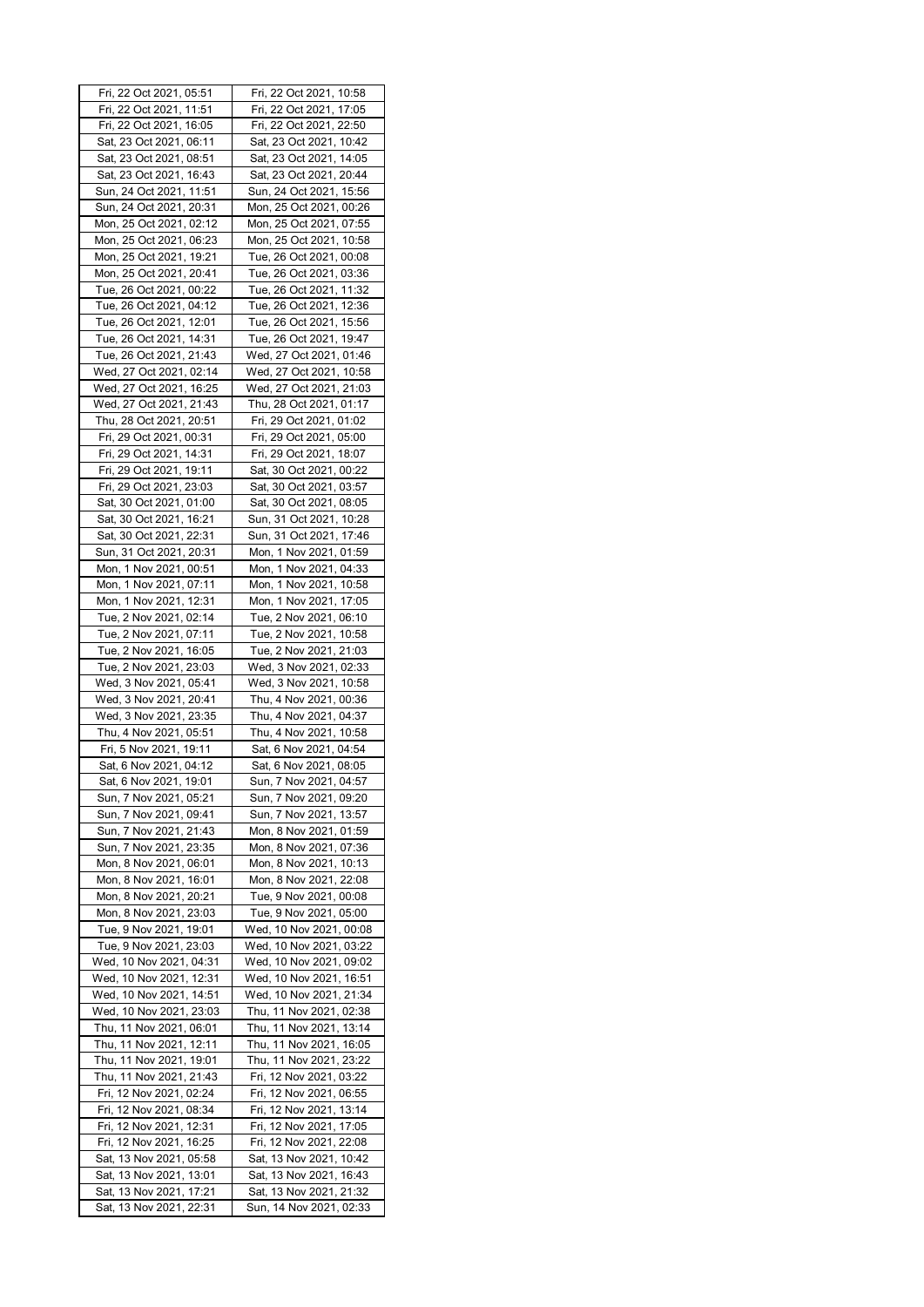| Sun, 14 Nov 2021, 04:12 | Sun, 14 Nov 2021, 08:05 |
|-------------------------|-------------------------|
| Sun, 14 Nov 2021, 11:51 | Sun, 14 Nov 2021, 15:56 |
| Sun, 14 Nov 2021, 16:25 | Sun, 14 Nov 2021, 21:32 |
|                         |                         |
| Sun, 14 Nov 2021, 21:43 | Mon, 15 Nov 2021, 02:07 |
| Mon, 15 Nov 2021, 06:01 | Mon, 15 Nov 2021, 10:58 |
| Mon, 15 Nov 2021, 12:21 | Mon, 15 Nov 2021, 15:56 |
| Mon, 15 Nov 2021, 23:03 | Tue, 16 Nov 2021, 03:36 |
| Tue, 16 Nov 2021, 00:51 | Tue, 16 Nov 2021, 06:47 |
|                         |                         |
| Tue, 16 Nov 2021, 09:51 | Tue, 16 Nov 2021, 14:57 |
| Tue, 16 Nov 2021, 13:01 | Tue, 16 Nov 2021, 17:48 |
| Tue, 16 Nov 2021, 20:51 | Wed, 17 Nov 2021, 01:46 |
| Wed, 17 Nov 2021, 00:31 | Wed, 17 Nov 2021, 10:55 |
| Wed, 17 Nov 2021, 06:01 | Wed, 17 Nov 2021, 13:42 |
|                         |                         |
| Wed, 17 Nov 2021, 19:11 | Wed, 17 Nov 2021, 23:22 |
| Wed, 17 Nov 2021, 22:01 | Thu, 18 Nov 2021, 02:53 |
| Thu, 18 Nov 2021, 23:03 | Fri, 19 Nov 2021, 02:53 |
| Fri, 19 Nov 2021, 09:41 | Fri, 19 Nov 2021, 13:14 |
| Fri, 19 Nov 2021, 12:31 | Fri, 19 Nov 2021, 17:48 |
| Fri, 19 Nov 2021, 23:03 | Sat, 20 Nov 2021, 03:36 |
|                         |                         |
| Sat, 20 Nov 2021, 00:03 | Sat, 20 Nov 2021, 07:34 |
| Sat, 20 Nov 2021, 08:51 | Sat, 20 Nov 2021, 13:14 |
| Sat, 20 Nov 2021, 13:01 | Sat, 20 Nov 2021, 16:43 |
| Sat, 20 Nov 2021, 23:05 | Sun, 21 Nov 2021, 03:22 |
| Sun, 21 Nov 2021, 03:11 | Sun, 21 Nov 2021, 13:28 |
|                         |                         |
| Sun, 21 Nov 2021, 13:01 | Sun, 21 Nov 2021, 18:07 |
| Fri, 26 Nov 2021, 11:51 | Fri, 26 Nov 2021, 17:05 |
| Fri, 26 Nov 2021, 19:11 | Fri, 26 Nov 2021, 23:22 |
| Fri, 26 Nov 2021, 22:28 | Sat, 27 Nov 2021, 03:57 |
| Sat, 27 Nov 2021, 01:32 | Sat, 27 Nov 2021, 07:34 |
|                         |                         |
| Sat, 27 Nov 2021, 07:11 | Sat, 27 Nov 2021, 13:28 |
| Sat, 27 Nov 2021, 10:01 | Sat, 27 Nov 2021, 14:57 |
| Sat, 27 Nov 2021, 14:31 | Sat, 27 Nov 2021, 19:26 |
| Sat, 27 Nov 2021, 17:31 | Sun, 28 Nov 2021, 00:15 |
| Sat, 27 Nov 2021, 23:21 | Sun, 28 Nov 2021, 03:22 |
| Sun, 28 Nov 2021, 02:41 | Sun, 28 Nov 2021, 08:05 |
|                         |                         |
| Sun, 28 Nov 2021, 06:57 | Sun, 28 Nov 2021, 11:32 |
| Sun, 28 Nov 2021, 11:51 | Sun, 28 Nov 2021, 15:56 |
| Sun, 28 Nov 2021, 17:55 | Sun, 28 Nov 2021, 22:08 |
| Mon, 29 Nov 2021, 00:51 | Mon, 29 Nov 2021, 06:47 |
| Mon, 29 Nov 2021, 03:50 | Mon, 29 Nov 2021, 09:02 |
| Mon, 29 Nov 2021, 06:56 | Mon, 29 Nov 2021, 13:14 |
|                         |                         |
| Mon, 29 Nov 2021, 12:31 | Mon, 29 Nov 2021, 17:05 |
| Mon, 29 Nov 2021, 19:11 | Tue, 30 Nov 2021, 00:08 |
| Tue, 30 Nov 2021, 00:51 | Tue, 30 Nov 2021, 05:00 |
| Tue, 30 Nov 2021, 04:12 | Tue, 30 Nov 2021, 12:36 |
| Tue, 30 Nov 2021, 12:01 | Tue, 30 Nov 2021, 17:48 |
| Tue, 30 Nov 2021, 14:57 | Tue, 30 Nov 2021, 21:34 |
| Tue, 30 Nov 2021, 19:21 | Wed, 1 Dec 2021, 00:08  |
|                         |                         |
| Wed, 1 Dec 2021, 02:24  | Wed, 1 Dec 2021, 09:02  |
| Wed, 1 Dec 2021, 06:01  | Wed, 1 Dec 2021, 10:53  |
| Wed, 1 Dec 2021, 11:13  | Wed, 1 Dec 2021, 15:56  |
| Wed, 1 Dec 2021, 15:31  | Wed, 1 Dec 2021, 19:47  |
| Wed, 1 Dec 2021, 19:11  | Wed, 1 Dec 2021, 23:22  |
| Thu, 2 Dec 2021, 04:31  | Thu, 2 Dec 2021, 08:19  |
|                         |                         |
| Thu, 2 Dec 2021, 08:51  | Thu, 2 Dec 2021, 13:14  |
| Thu, 2 Dec 2021, 11:51  | Thu, 2 Dec 2021, 17:00  |
| Thu, 2 Dec 2021, 20:51  | Fri, 3 Dec 2021, 01:46  |
| Fri, 3 Dec 2021, 09:17  | Fri, 3 Dec 2021, 13:14  |
| Fri, 3 Dec 2021, 12:31  | Fri, 3 Dec 2021, 17:05  |
| Fri, 3 Dec 2021, 16:05  | Fri, 3 Dec 2021, 22:26  |
|                         |                         |
| Fri, 3 Dec 2021, 20:41  | Sat, 4 Dec 2021, 02:13  |
| Sat, 4 Dec 2021, 03:11  | Sat, 4 Dec 2021, 07:34  |
| Sat, 4 Dec 2021, 07:58  | Sat, 4 Dec 2021, 12:36  |
| Sat, 4 Dec 2021, 11:51  | Sat, 4 Dec 2021, 16:43  |
| Sat, 4 Dec 2021, 15:52  | Sat, 4 Dec 2021, 21:02  |
| Sat, 4 Dec 2021, 21:43  | Sun, 5 Dec 2021, 01:59  |
|                         |                         |
| Sun, 5 Dec 2021, 02:23  | Sun, 5 Dec 2021, 08:05  |
| Sun, 5 Dec 2021, 05:21  | Sun, 5 Dec 2021, 10:28  |
| Sun, 5 Dec 2021, 12:31  | Sun, 5 Dec 2021, 16:43  |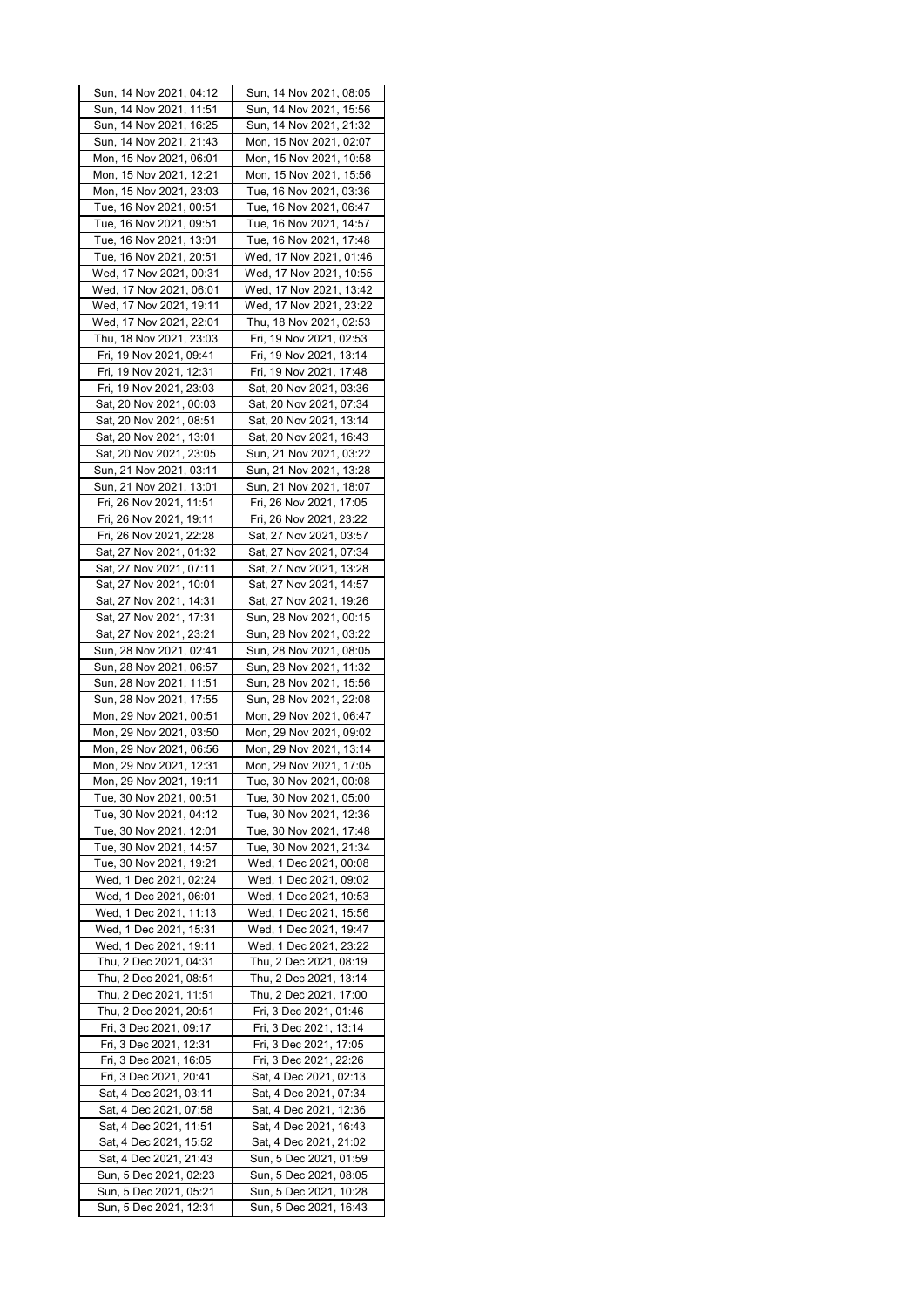| Sun, 5 Dec 2021, 15:31                             | Sun, 5 Dec 2021, 22:22                             |
|----------------------------------------------------|----------------------------------------------------|
| Mon, 6 Dec 2021, 03:50                             | Mon, 6 Dec 2021, 07:55                             |
| Mon, 6 Dec 2021, 07:21                             | Mon, 6 Dec 2021, 11:32                             |
| Mon, 6 Dec 2021, 20:51                             | Tue, 7 Dec 2021, 01:59                             |
| Tue, 7 Dec 2021, 05:51                             | Tue, 7 Dec 2021, 14:57                             |
| Tue, 7 Dec 2021, 12:01                             | Tue, 7 Dec 2021, 16:51                             |
| Tue, 7 Dec 2021, 19:01                             | Tue, 7 Dec 2021, 23:22                             |
| Tue, 7 Dec 2021, 21:43                             | Wed, 8 Dec 2021, 03:22                             |
| Wed, 8 Dec 2021, 01:32                             | Wed, 8 Dec 2021, 07:16                             |
| Wed, 8 Dec 2021, 07:52                             | Wed, 8 Dec 2021, 12:40                             |
| Wed, 8 Dec 2021, 11:52                             | Wed, 8 Dec 2021, 15:43                             |
| Wed, 8 Dec 2021, 19:11                             | Wed, 8 Dec 2021, 23:22                             |
| Wed, 8 Dec 2021, 23:03                             | Thu, 9 Dec 2021, 03:15                             |
| Fri, 10 Dec 2021, 21:43                            | Sat, 11 Dec 2021, 02:53                            |
| Sat, 11 Dec 2021, 08:25                            | Sat, 11 Dec 2021, 13:14                            |
| Sat, 11 Dec 2021, 20:11                            | Sun, 12 Dec 2021, 00:15                            |
|                                                    |                                                    |
| Sat, 11 Dec 2021, 23:35                            | Sun, 12 Dec 2021, 03:57                            |
| Sun, 12 Dec 2021, 08:20                            | Sun, 12 Dec 2021, 12:36                            |
| Sun, 12 Dec 2021, 17:31                            | Sun, 12 Dec 2021, 22:22                            |
| Sun, 12 Dec 2021, 23:07                            | Mon, 13 Dec 2021, 02:49                            |
| Mon, 13 Dec 2021, 02:24                            | Mon, 13 Dec 2021, 09:02                            |
| Mon, 13 Dec 2021, 06:01                            | Mon, 13 Dec 2021, 10:58                            |
| Mon, 13 Dec 2021, 12:31                            | Mon, 13 Dec 2021, 16:10                            |
| Mon, 13 Dec 2021, 18:16                            | Mon, 13 Dec 2021, 22:08                            |
| Tue, 14 Dec 2021, 07:57                            | Tue, 14 Dec 2021, 13:14                            |
| Tue, 14 Dec 2021, 12:02                            | Tue, 14 Dec 2021, 15:56                            |
| Tue, 14 Dec 2021, 22:17                            | Wed, 15 Dec 2021, 02:33                            |
| Wed, 15 Dec 2021, 02:24                            | Wed, 15 Dec 2021, 07:16                            |
| Wed, 15 Dec 2021, 11:51                            | Wed, 15 Dec 2021, 15:43                            |
| Wed, 15 Dec 2021, 15:31                            | Wed, 15 Dec 2021, 23:22                            |
| Wed, 15 Dec 2021, 19:11                            | Thu, 16 Dec 2021, 00:22                            |
| Thu, 16 Dec 2021, 04:31                            | Thu, 16 Dec 2021, 08:19                            |
| Thu, 16 Dec 2021, 19:11                            | Thu, 16 Dec 2021, 23:22                            |
| Thu, 16 Dec 2021, 23:03                            | Fri, 17 Dec 2021, 03:22                            |
| Fri, 17 Dec 2021, 19:11                            | Fri, 17 Dec 2021, 22:50                            |
| Sat, 18 Dec 2021, 03:50                            | Sat, 18 Dec 2021, 07:34                            |
| Sun, 19 Dec 2021, 07:31                            | Sun, 19 Dec 2021, 13:14                            |
| Sun, 19 Dec 2021, 14:31                            | Sun, 19 Dec 2021, 19:26                            |
| Sun, 19 Dec 2021, 21:11                            | Mon, 20 Dec 2021, 03:57                            |
| Sun, 19 Dec 2021, 23:07                            | Mon, 20 Dec 2021, 07:55                            |
| Mon, 20 Dec 2021, 03:50                            | Mon, 20 Dec 2021, 09:02                            |
| Mon, 20 Dec 2021, 08:34                            | Mon, 20 Dec 2021, 13:14                            |
| Tue, 21 Dec 2021, 01:17                            | Tue, 21 Dec 2021, 05:00                            |
| Tue, 21 Dec 2021, 05:51                            | Tue, 21 Dec 2021, 10:58                            |
| Tue, 21 Dec 2021, 09:21                            | Tue, 21 Dec 2021, 13:57                            |
| Tue, 21 Dec 2021, 20:41                            | Wed, 22 Dec 2021, 00:36                            |
| Wed, 22 Dec 2021, 06:27                            | Wed, 22 Dec 2021, 14:40                            |
| Thu, 23 Dec 2021, 00:51                            | Thu, 23 Dec 2021, 06:10                            |
| Thu, 23 Dec 2021, 07:51                            | Thu, 23 Dec 2021, 13:14                            |
| Thu, 23 Dec 2021, 14:31                            | Thu, 23 Dec 2021, 21:03                            |
| Fri, 24 Dec 2021, 00:31                            | Fri, 24 Dec 2021, 05:00                            |
| Sun, 26 Dec 2021, 09:50                            | Sun, 26 Dec 2021, 15:17                            |
| Sun, 26 Dec 2021, 14:21                            | Sun, 26 Dec 2021, 18:07                            |
| Sun, 26 Dec 2021, 16:25                            | Sun, 26 Dec 2021, 22:22                            |
| Sun, 26 Dec 2021, 20:11                            | Mon, 27 Dec 2021, 00:26                            |
| Sun, 26 Dec 2021, 23:07                            | Mon, 27 Dec 2021, 04:33                            |
| Mon, 27 Dec 2021, 05:31                            | Mon, 27 Dec 2021, 10:58                            |
| Mon, 27 Dec 2021, 10:04                            | Mon, 27 Dec 2021, 13:28                            |
| Mon, 27 Dec 2021, 12:31                            | Mon, 27 Dec 2021, 16:10                            |
| Mon, 27 Dec 2021, 14:31                            | Mon, 27 Dec 2021, 21:34                            |
| Mon, 27 Dec 2021, 23:07                            | Tue, 28 Dec 2021, 01:46                            |
|                                                    |                                                    |
| Tue, 28 Dec 2021, 04:41                            | Tue, 28 Dec 2021, 08:55                            |
| Tue, 28 Dec 2021, 09:21                            | Tue, 28 Dec 2021, 13:14                            |
| Tue, 28 Dec 2021, 14:31                            | Tue, 28 Dec 2021, 18:07                            |
| Wed, 29 Dec 2021, 02:42                            | Wed, 29 Dec 2021, 07:16                            |
| Wed, 29 Dec 2021, 05:41                            | Wed, 29 Dec 2021, 10:41                            |
| Wed, 29 Dec 2021, 08:34                            | Wed, 29 Dec 2021, 13:42                            |
| Wed, 29 Dec 2021, 18:31<br>Wed, 29 Dec 2021, 22:17 | Wed, 29 Dec 2021, 22:08<br>Thu, 30 Dec 2021, 02:38 |
|                                                    |                                                    |